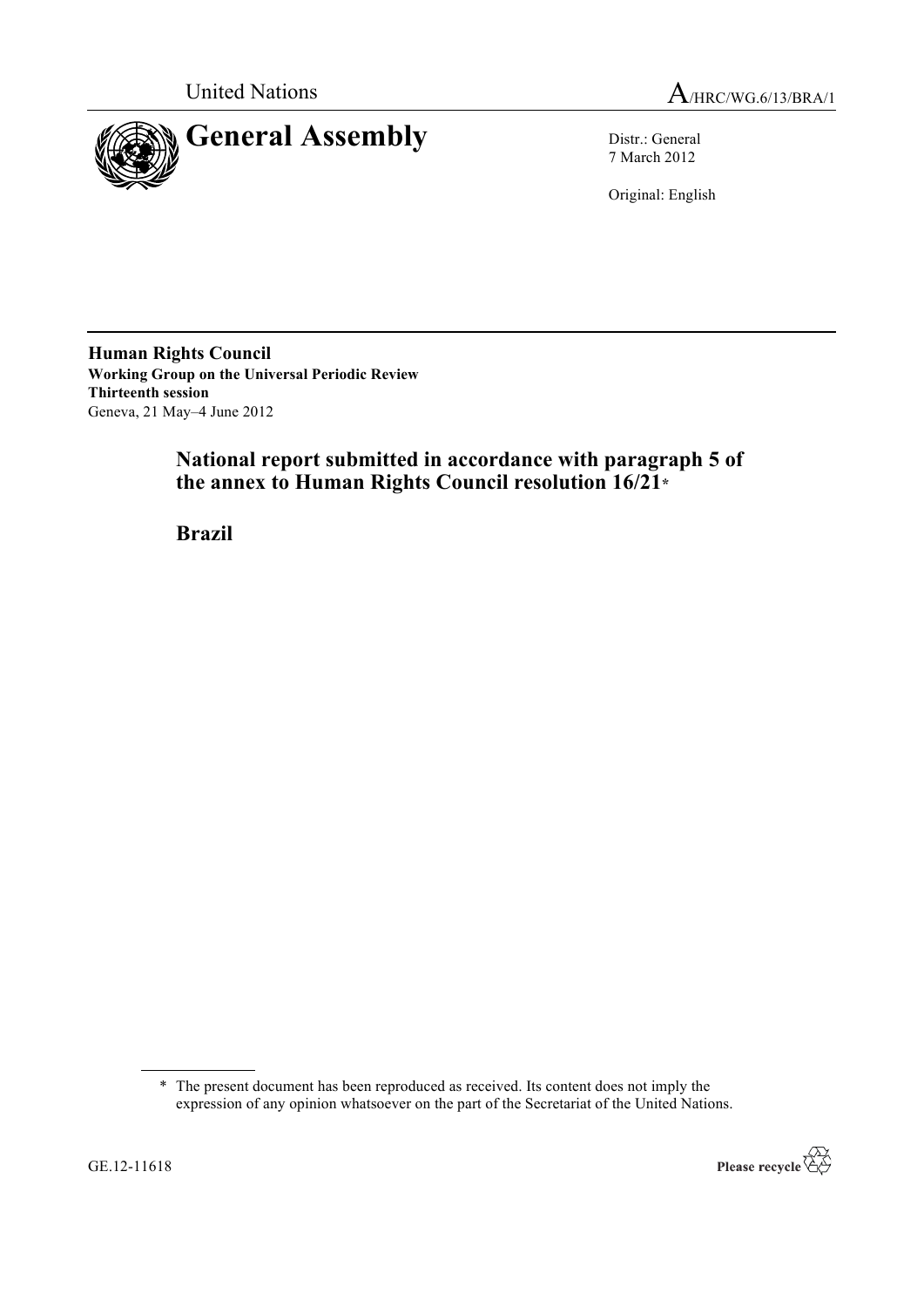# **I. Methodology and consultation process**

1. This report assesses Brazil's compliance with its international obligations and the public policies implemented to promote the universality and indivisibility of civil, political, economic, social, and cultural rights as well as the right to development, as provided for in the Constitution of the Federative Republic of Brazil. It presents a succinct overview of the efforts to ensure full realization of these rights since Brazil's last report to the UPR in April 2008<sup>1</sup> through December 2011.

2. In order to present Brazil's achievements, challenges, and good practices in relation to the promotion of human rights, the report centres on the recommendations<sup>2</sup> accepted and the voluntary commitments<sup>3</sup> undertaken during the UPR First Cycle in 2008, pursuant to the guidance of the Office of the High Commissioner for Human Rights of the United Nations (OHCHR).<sup>4</sup> The responses to the fifteen recommendations and two voluntary commitments are addressed through an outline of State actions on a variety of issues related to the protection of human rights. The 3<sup>rd</sup> National Human Rights Programme (PNDH-3) was applied as a reference map to the initiatives undertaken by Brazil in recent years.

3. The Secretariat for Human Rights of the Presidency of the Republic (SDH/PR), which had primary responsibility for coordinating the development of this report, in partnership with the Ministry of External Relations, invited the executive, legislative, and judicial branches of government and every state in the Union to contribute to the reporting process. It requested public agencies to identify the main challenges and advances towards the realization of human rights within their jurisdiction. A draft report was prepared based on the contributions received,<sup>5</sup> which was published and made available online for public consultation, enabling participation of civil society stakeholders, universities, councils, and government organizations from all over Brazil. The public consultation also included a public hearing convened in the Senate on 14 December 2011. All contributions received were examined and considered in the completion of the final text.

4. One of the democratic advances secured in the UPR Second Cycle involved engagement of the federative units and National Councils.<sup>6</sup> All state and the Federal District's governors received information and an invitation to contribute to the UPR process. A total of eighteen states<sup>7</sup> and the Federal District submitted recommendations. In addition, Brazil notified 39 National Councils about the UPR process, in view of their role as a channel for dialogue between the government and civil society.<sup>8</sup> This engagement was part of a strategy to institutionalize public oversight of human rights in Brazil, using democratic channels that have been created and legitimized by Brazilian public administration. Through these initiatives, Brazil has sought to establish formal mechanisms to promote participation of different social actors in the UPR process, strengthening its methodology and facilitating follow-up by government and social entities.

# **II. Legal and institutional framework for the promotion and protection of human rights in Brazil**

5. Brazil has demonstrated its commitment to protecting human rights by acceding to most international conventions and extending a standing invitation to the special procedures and mechanisms to visit the country and monitor compliance with its international obligations. The Brazilian Constitution serves as a model in relation to the recognition of rights and fundamental guarantees. Article 5 sets forth a number of provisions defined as entrenchment clauses, preventing their suppression. Under its aegis, human rights treaties have been invested with the status of constitutional amendment<sup>9</sup> since 2004. In 2009, the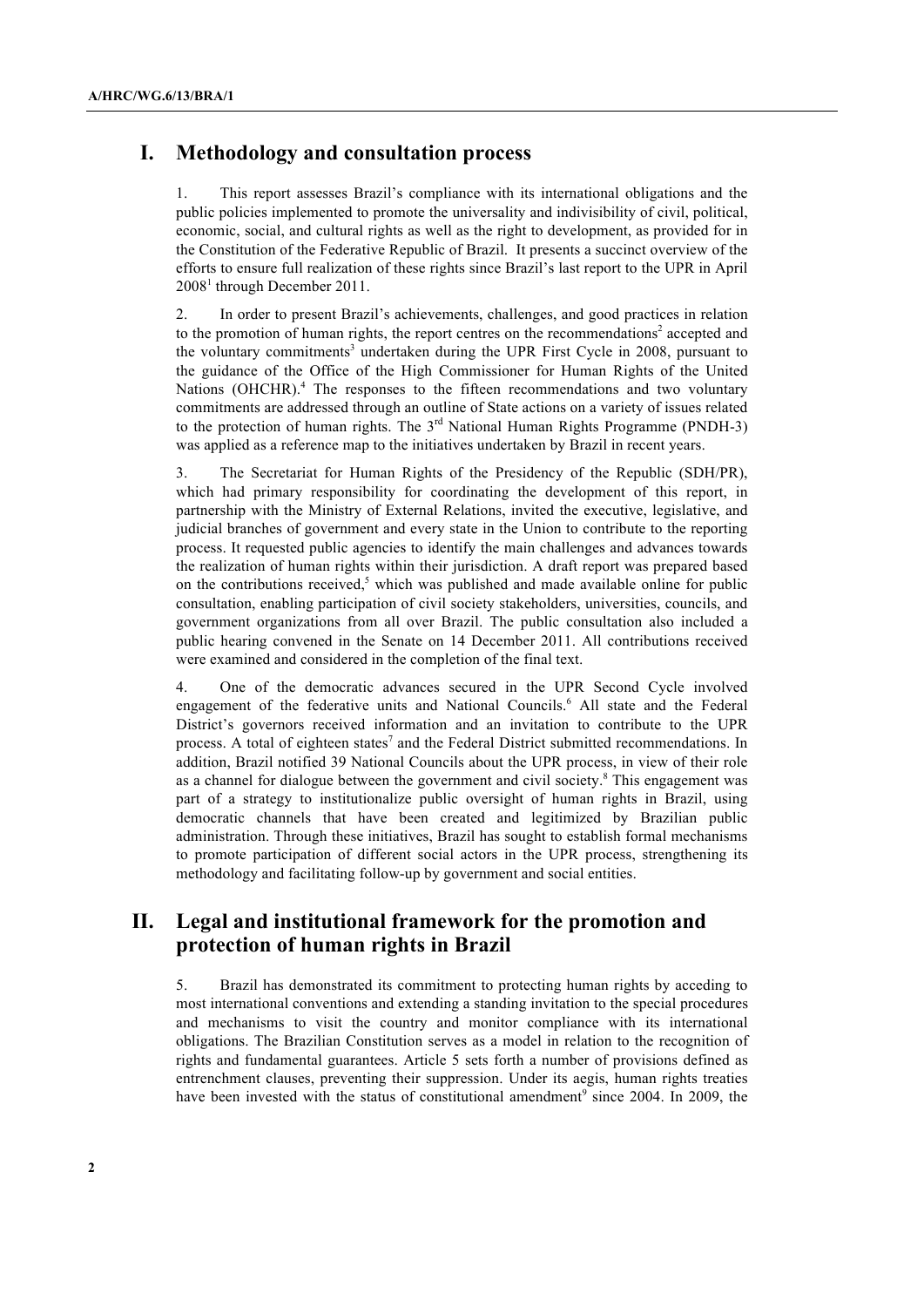Convention on the Rights of Persons with Disabilities became the first international instrument enacted into domestic law with constitutional force.

6. Achieving development with respect for human rights, in a manner that ensures empowerment of individuals and groups, is a priority for the Government. For Brazil, the best development policy is to combat poverty, while the best human rights policy is to reduce inequality and discrimination among people, regions, races and genders.<sup>10</sup>

7. Guided by these principles and in partnership with social movements and the international community, Brazil has fulfilled the commitment undertaken before the UN and met virtually all millennium development goals before 2015, integrating the human rights perspective in their fulfilment.

8. With a view to reducing poverty and social inequality, in recent years Brazil has integrated social policies into economic growth strategies, fostering sustainable and inclusive development. Consequently, 39,6 million people were incorporated to the middle class between 2003 and 2011.<sup>11</sup> Income inequality declined as well. Between 2001 and 2009, the ratio of household per capita income of the richest 20% against the poorest 20% dropped from 24.3 to  $17.8<sup>12</sup>$  Similarly, the Gini Index fell from 0.59, in 1999, to 0.54, in 2009.13 Finally, the resumption of dynamic economic growth vaulted Brazil's economy from the world's  $13<sup>th</sup>$  largest, in 2000, to the 6<sup>th</sup> largest, in 2011.<sup>14</sup>

### **A. National Human Rights Programme**

9. Equally crucial has been the implementation of international and domestic legal frameworks. Thus, in 1996, Brazil instituted the National Human Rights Programme (PNDH), pursuant to the 1993 Vienna Declaration and Programme of Action.<sup>15</sup> The Programme establishes commitments and guidelines for State action, consolidating the perspective of human rights as a cross-cutting axis of public policy.16 The third version of the Programme grew out of a broad-ranging discussion between various organizations and spheres of government, involving 33 ministries in its approval and execution and with the active engagement of civil society. The PNDH-3 is an extensive programme, in which all recommendations of the UPR First Cycle are addressed through programmatic government actions. As it constitutes the democratically created roadmap for State action in the field of human rights, an effort was made to apply the PNDH-3 as reference for the development of this report.

10. One of the significant innovations of the PNDH-3 lies in its cross-cutting approach to human rights, thereby affirming their indivisible and interdependent character.<sup>17</sup> In order to more effectively coordinate and monitor execution of PNDH-3, on September 2010 the Inter-Ministerial Committee for Follow-Up and Monitoring of the Programme was established.18 In November 2011, the Government pledged to strengthen public oversight of the PNDH-3's execution by enhancing social participation in the Committee.

### **B. National Human Rights Institution (Recommendation 14)**

11. As established in the PNDH-3, an effort has been made to strengthen social participation by creating new spaces and instruments to foster dialogue and promote monitoring of human rights policies. For this, it was proposed the creation of a Brazilian National Human Rights Institution in accordance with the Paris Principles.<sup>19</sup> To meet this goal, the Federal Government has prioritized the voting of a Bill currently in the agenda of the National Congress, which provides for converting the Council for the Defence of the Rights of the Human Person (CDDPH) into the National Human Rights Council. The new body would receive all necessary human, material, and budgetary resources for its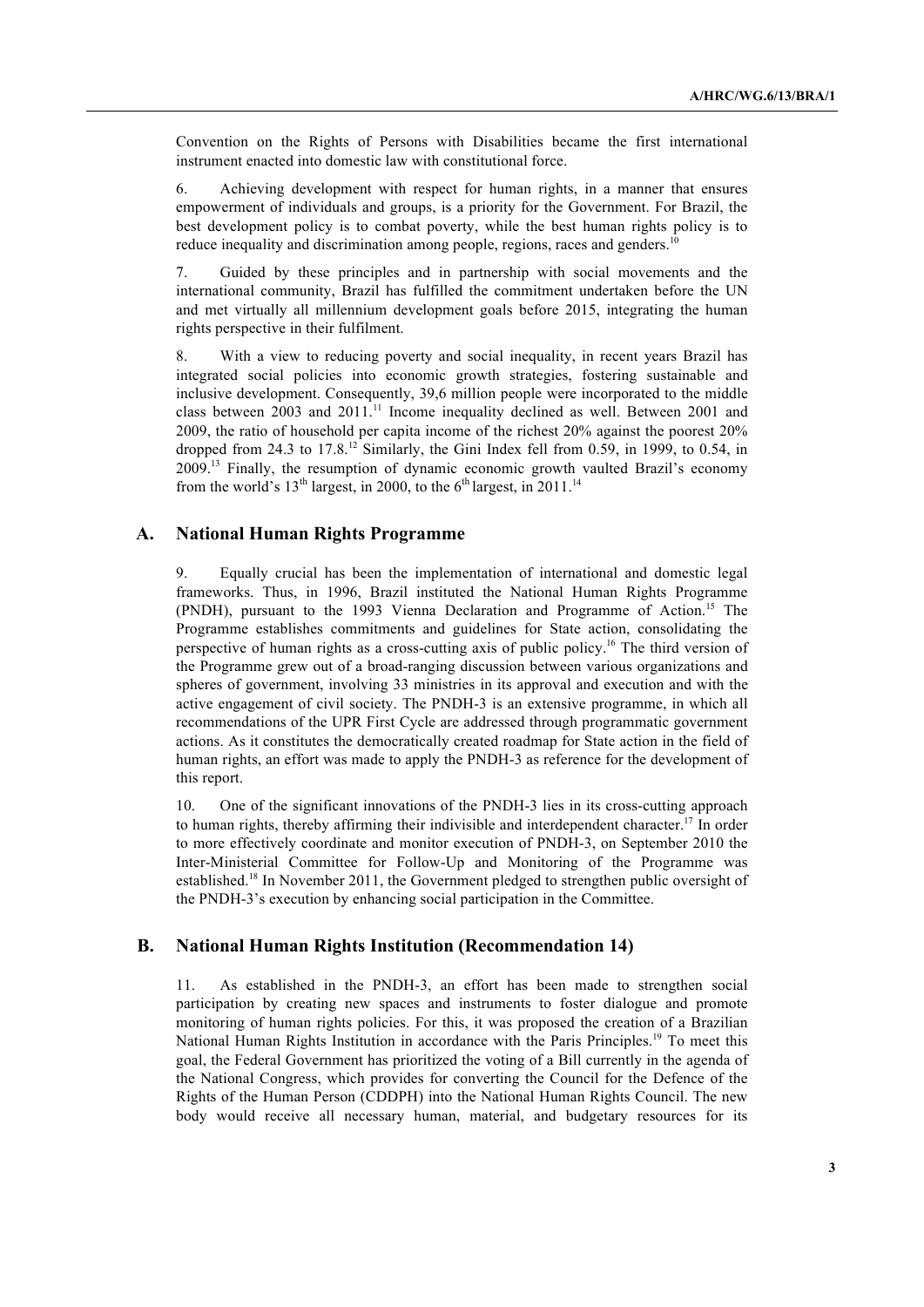operation and certification from OHCHR. The Bill is in the final stages of approval in the Chamber of Deputies.

#### **C. National system of human rights indicators (Voluntary commitment)**

12. With a view to integrating and expanding existing human rights databases to ensure continuous monitoring and transparency of government actions, Brazil undertook and maintains before the UN Human Rights Council, the voluntary commitment to implement a National System of Human Rights Indicators in coordination with public agencies, international organizations, and civil society.<sup>20</sup>

13. The lead coordinating body for development of the indicators is the Committee for Social Statistics, $21$  a component of the Brazilian Institute of Geography and Statistics (IBGE). The Committee has enhanced official statistical information by incorporating a human rights perspective in different social indicators.<sup>22</sup> In 2009, a study on the political and administrative organization of Brazil's 5,565 municipalities included a chapter on human rights.<sup>23</sup> Similarly, the 2010 Demographic Census developed more targeted questions on people with disabilities, indigenous languages, race/colour, while collecting information on civil birth certificates.

14. Brazil has a substantial database of indicators to contribute to policy making, including DATASUS,<sup>24</sup> the Family Grant Registry,<sup>25</sup> and the School Census. In addition, since 2008 the Brazilian government has performed studies that incorporate the human rights perspective, such as the national studies on human rights perception  $(2008)^{26}$  the adult homeless population  $(2008)^{27}$  school health  $(2009)^{28}$  and social perceptions  $(2010)^{29}$ The SDH/PR has also developed, in partnership with civil society and the United Nations.<sup>30</sup> the Adolescent Homicide Index (IHA). The IHA measures the impact of deadly violence on this social group and assesses the phenomenon in order to improve related public policies.

15. In 2010, the Federal Government launched an international cooperation project to develop the components of the National System of Human Rights Indicators, in partnership with the OHCHR and UN agencies. The goal of the project is to put in place modules on civil, political, economic, social, and cultural rights based on OHCHR's proposed methodology. Completion of the initiative is slated for 2012, which will provide for continuous monitoring and evaluation of the State's efforts to ensure full realization of human rights.

# **D. Annual reports on the situation of human rights (Voluntary commitment)**

16. The PNDH-3 institutionalized Brazil's voluntary commitment to prepare annual reports on the situation of human rights in the country, in dialogue with civil society. $31$  The State will marshal efforts to effectively develop the reports beginning in 2012.

17. The collection of information for the reports will be facilitated through the PNDH-3's Integrated Monitoring, Execution, and Control System (SIMEC) created in 2010.32 The online monitoring system provides government agencies with continuous access to updated data on implementation of initiatives to promote human rights.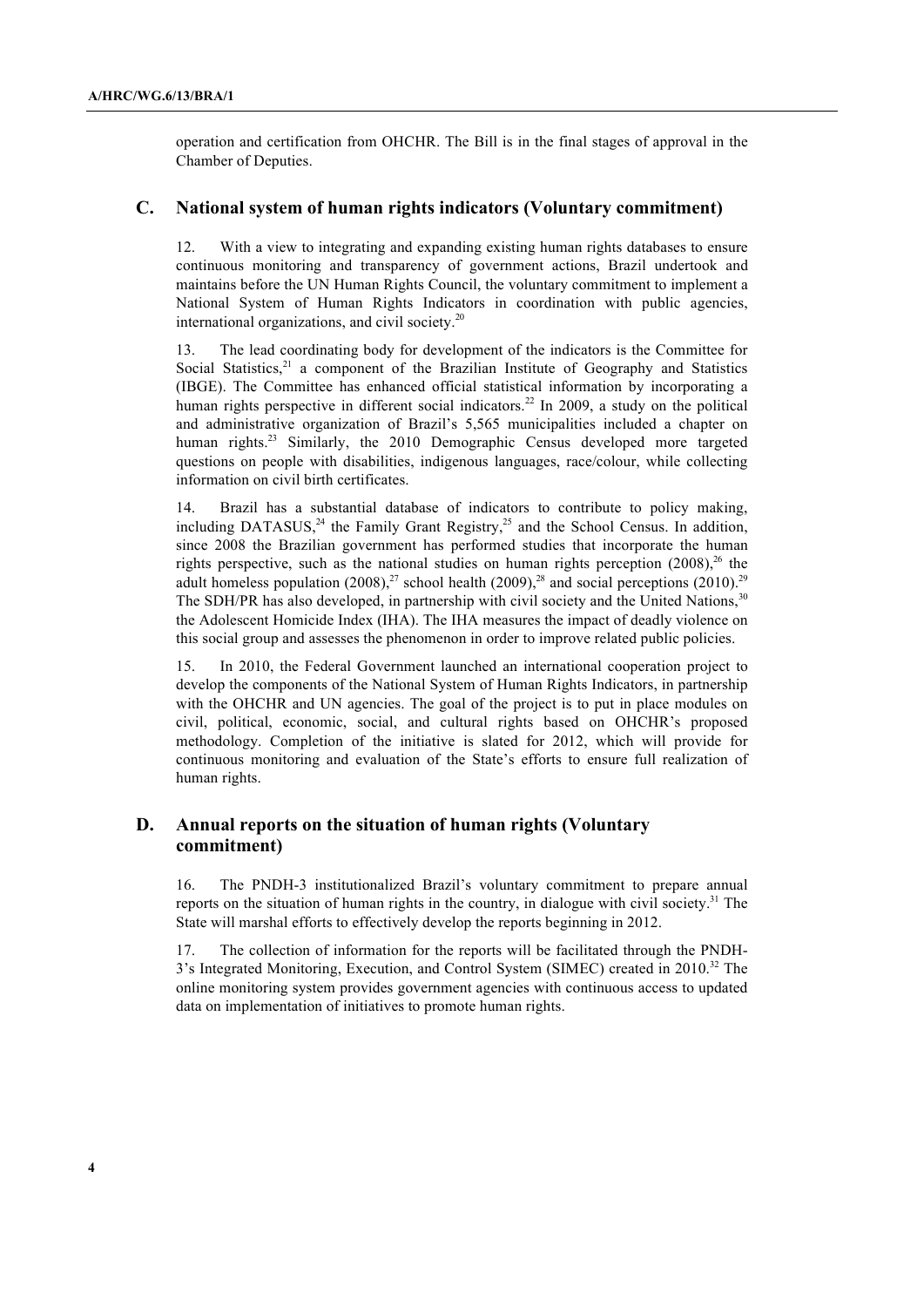### **E. Presidential plans**

18. In order to coordinate the implementation of public policies, the Office of the President of the Republic has developed thematic plans aimed at human rights, monitoring them directly.

19. In November 2011, the National Plan on the Rights of Persons with Disabilities (Living without Limits) was launched to promote citizenship and strengthen participation of persons with disabilities by promoting their autonomy, eliminating barriers, and ensuring access to and full use of the goods and services offered to the general population on equal basis. With a budget of R\$ 7.6 billion, the Plan establishes a series of goals for implementation by 2014 based on four thematic axes: education, health, social inclusion, and accessibility.

20. Also, the following Plans were launched: the Brazil without Poverty Plan; the National Food and Nutritional Security Plan; and the Plan on Confronting the Use of Crack Cocaine and Other Drugs. Finally, the National Plan on Children and Adolescents is currently under development.

21. It is also worth highlighting the launch, in 2011, of the National Programme for Access to Professional Training and Employment (Pronatec), which will offer 8 million vacancies for technical and vocational training for students and workers until 2014; and of the second phase of the My House, My Life Programme, which will invest R\$ 125.7 billion until 2014, allowing 2 million families, 60% of which have low income, to purchase their own houses.

# **III. Achievements and challenges in promoting and protecting human rights in Brazil**

22. On January 1, 2011, the first woman elected President in Brazil's history was sworn in. Her election represents a major step forward for Brazilian democracy and toward effective equal opportunity for men and women. In 2008, Brazil's UPR report underscored women's low participation in the country's spheres of power. In 2010, women accounted for 14.8% of all seats in the Federal Senate and 8.8% in the Chamber of Deputies. While recognizing the continuing need to address the under-representation of women in the legislative, executive, and judicial branches of government, it is important to stress that 2011 registered the highest proportion of women holding cabinet-level positions in Brazil's history: 24.32%. This advance reflects the Government's commitment to promoting gender equality, in line with civil society and the feminist movement.

23. In conformity with recommendation 15 of the UPR First Cycle, this report incorporates gender, race/ethnicity, age, sexual orientation, and other dimensions related to the different contexts of Brazilian population, which are essential for securing the effectiveness of human rights policies.

#### **A. Reducing poverty and promoting social equality (Recommendation 1)**

24. Since 2003, the Brazilian State has made poverty eradication, deemed crucial for national development, a key priority.

25. However, 8.5% of the Brazilian population is still living in extreme poverty.33 Of these, 59% are located in the Northeast Region, 51% are under the age of 19, and 71% are Afro-descendants (black and mulatto).<sup>34</sup> Considering that to live in extreme poverty means to be subject to the deprivation of rights and freedoms, in June 2011 the Government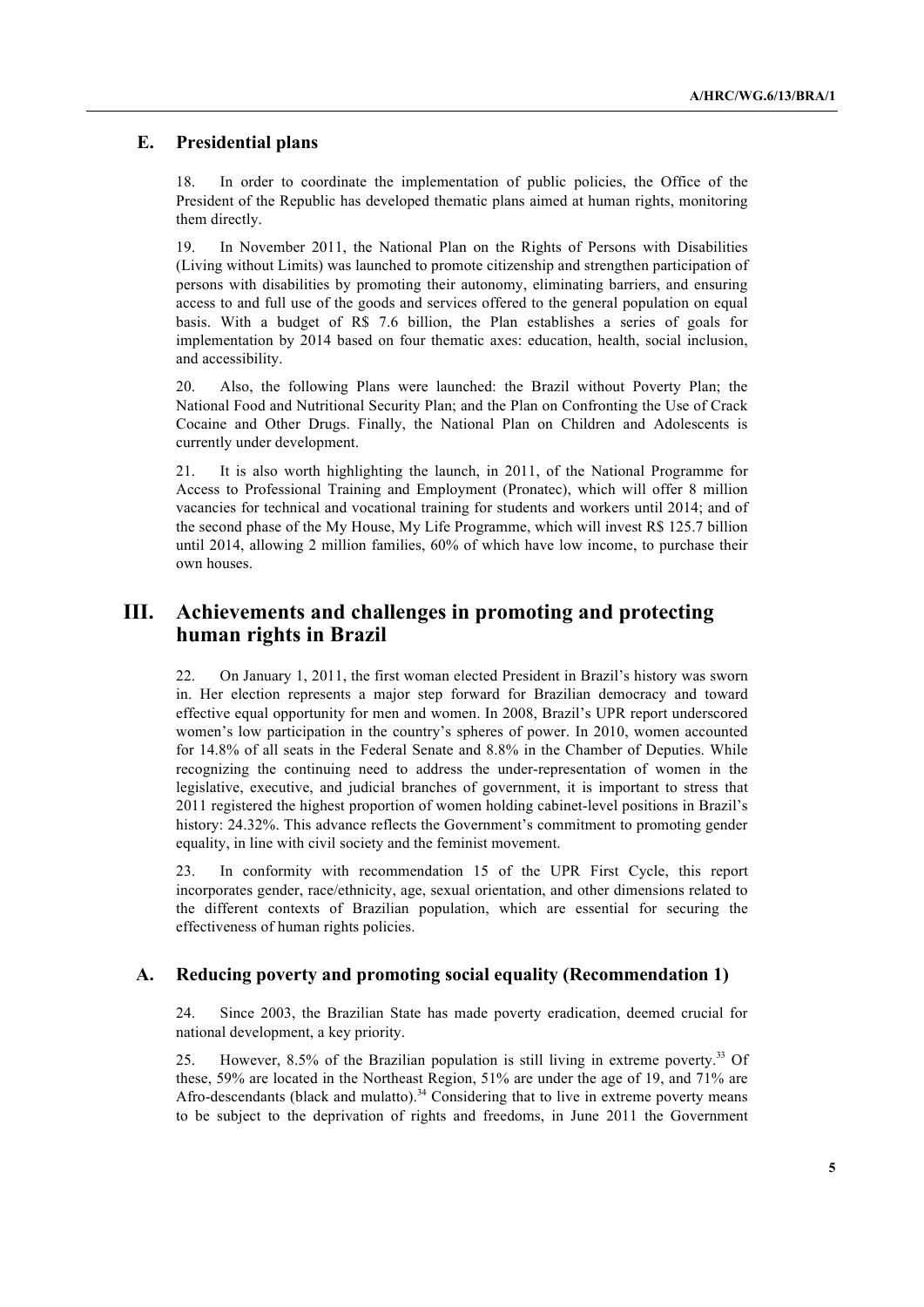launched the Brazil without Poverty Plan (BSM).<sup>35</sup> The Plan consists of a series of integrated trans-sector measures to overcome poverty and promote social inclusion. Its main objective is to remove that part of the population from extreme poverty by 2014, including measures executed through three axes: income safeguard; access to public services; $36$  and productive inclusion, with a view to increasing production and generating jobs and income in urban and rural areas. The Plan fosters substantive interaction with states, municipalities, and civil society in the implementation of a variety of programmes to realize the required social changes in Brazil.

26. In order to reach the poorest population which stands outside the social protection and promotion network, Brazil adopted the "Active Search" strategy, which aims to actively identify and include in social policies all those who meet the prerequisite conditions.37 From June to December 2011, 499,000 families were located and registered in the Family Grant Registry, of which 325,000 began receiving support from the Family Grant Programme.<sup>38</sup>

27. In caring for extremely poor children and adolescents, the Family Grant Programme underwent a series of modifications in 2011, among which the 19.4% average readjustment on the value of the benefit; the extension of the variable benefits limitation per family from 3 to 5;39 and the inclusion of pregnant women and nursing mothers among the beneficiaries. Due to the modifications, the average benefit climbed from R\$ 96.00 to R\$ 119.83 per family; 1.3 million children and adolescents were included in the Programme; and the benefit for pregnant women and nursing mothers, announced in September 2011, was directly paid to over 240,000 women.

28. Another important measure was the introduction of the Unified Social Assistance System (SUAS) in 2005 and its consolidation through the review and amendment of the Organic Law on Social Assistance (LOAS) in 2011.40 The SUAS organizes the social protection network, ensuring access to social services to the poorest and/or most vulnerable people. The institutionalization of the SUAS represents a major achievement in the shift from welfare or clientelistic measures to consolidated public policies which include a human rights-approach. Nowadays, 99.6% of Brazilian municipalities participate in the SUAS.41 Additionally, the review of the LOAS incorporated the concept of "persons with disabilities" as defined by the 2009 UN Convention, thereby expanding the pool of citizens entitled to receive continuous benefits.<sup>42</sup>

#### **B. Reducing vulnerability and caring for diversity (Recommendation 1)**

29. Brazil seeks to promote human rights within a context marked by historical and structural inequalities.<sup>43</sup> Instruments have been developed to confront a reality in which differences based on gender, race, age, religion, sexual orientation, and others, affect one's access to the public policies which are crucial for securing realization of rights. In response, actions to reduce vulnerability have been incorporated to State initiatives in a number of areas provided for under the PNDH-3, including: poverty reduction, promoting adequate food, health, education, agrarian reform, combating violence in the countryside, eradicating child and slave labour, promoting rights of indigenous and *quilombo* communities, and promoting women's rights.

#### **Family health and stork network**

30. Brazil has pursued a comprehensive and multidisciplinary health assistance model through the Family Health Strategy, among others. Present in 5,290 municipalities encompassing 52.6% of the Brazilian population, the Strategy played a critical role in reducing infant mortality and malnutrition, teenage pregnancy, and expanding vaccine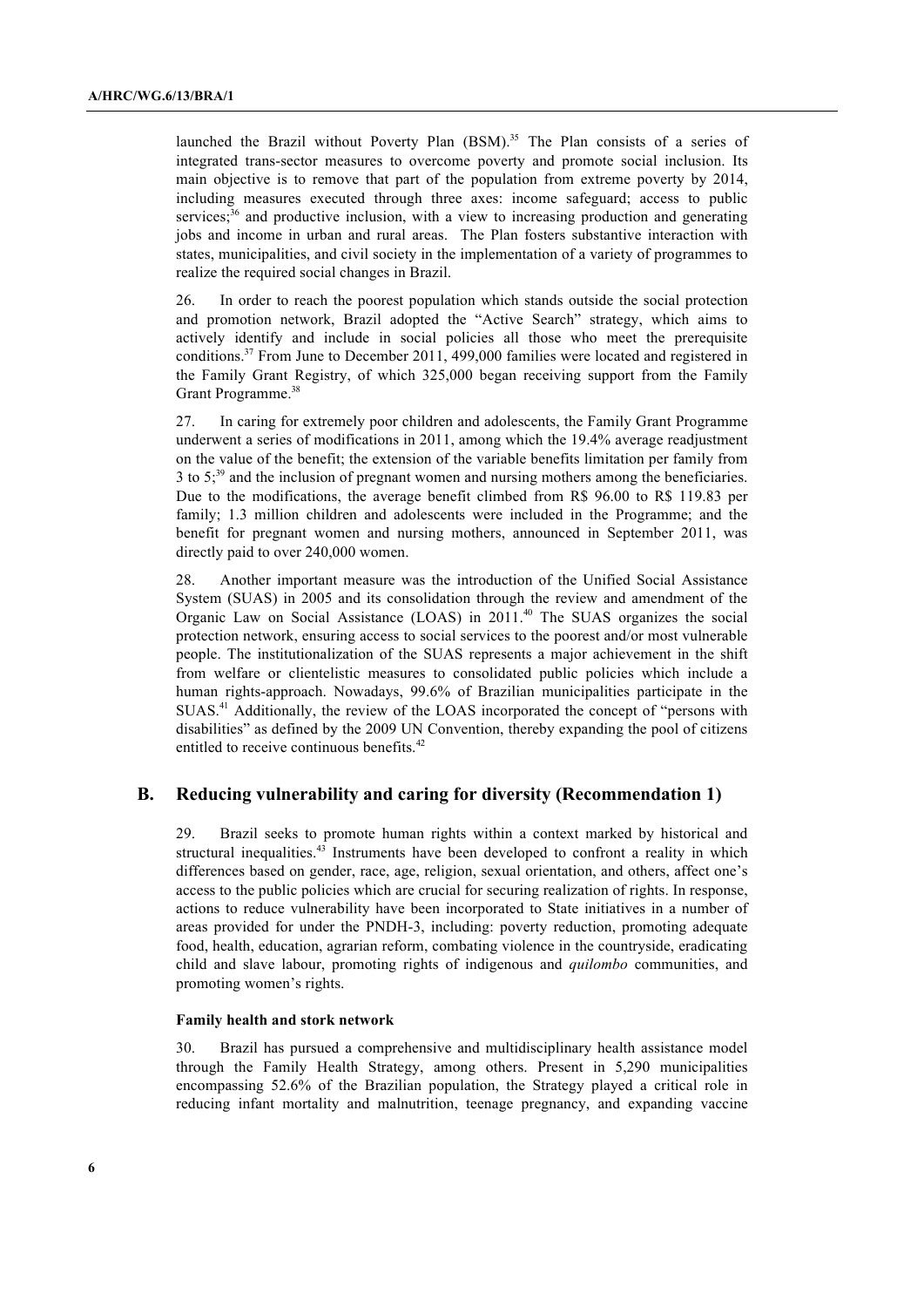coverage. It is estimated that in the past three years the Strategy prevented more than 126,000 hospitalizations.

31. Further, in 2011 the Stork Network was launched to strengthen newborns' and infants' health assistance and promote women's sexual and reproductive rights.<sup>44</sup> With a budget of R\$ 9.4 billion, the Network establishes measures to ensure that 61 million women of reproductive age receive appropriate, safe, and humanized care through the SUS.

32. The government has also instituted, in 2011, the National System for Registry, Surveillance and Assistance of Pregnant and Postpartum Women for the Prevention of Maternal Mortality in the context of the Policy of Integral Care for Women's Health (PAISM), which is coordinated and executed by the Unified Health System (SUS) and aims at guaranteeing an improvement of access, coverage and quality of maternal health care, especially during high risk pregnancies.

33. It is also worth mentioning the launch in February 2011 of the Health Has no Price Programme, which guarantees free access to hypertension and diabetes medication for the Brazilian population. Currently, medications are distributed through more than 20,000 pharmacies and have reached 7.8 million people. Another 14 types of medication are also offered with up to 90% discount for treatment of asthma, rhinitis, glaucoma and Parkinson's disease, as well as adult diapers and contraceptives.

#### **Early childhood**

34. With a focus on the most vulnerable people, the Government has identified early childhood as a priority. In December 2010, the National Early Childhood Plan was approved. Additionally, the Pro-Childhood Programme was included in the Growth Acceleration Programme (PAC 2) with the objective of building 6,000 preschools and day care centres through a total investment of R\$ 7.6 billions by 2014, of which 1,507 units have already been approved. From its launch to its inclusion in PAC 2, the Pro-Childhood Programme had signed agreements with 2,317 municipalities for the construction of 2,528 day care centres and preschools. The day care centres provide children with essential education and cognitive development skills, while enhancing families' productive inclusion, particularly women.

#### **Elderly**

35. In 2008, the Programme to Promote and Defend the Rights of the Elderly was instituted, aimed at ensuring healthy ageing by eliminating all forms of discrimination and violence and providing elderly people with access to goods and services. Two National Conferences on the Rights of the Elderly (2009 and 2011), with deliberative nature, were organized, involving over 1,500 participants. Additionally, the Senior Citizen Statute (Law No. 12461/2011) was reviewed and amended, providing for mandatory reporting of violent acts committed against senior citizens in health services; and the facultative social security contribution of low income domestic workers was reduced from 11% to 5% of the minimum wage.<sup>45</sup>

#### **LGBT**

36. The promotion of the rights of the LGBT population<sup>46</sup> is based on the implementation of the National Plan to Promote LGBT Rights, with the involvement of various public agencies. The dialogue with social movements was strengthened through the organization of two National LGBT Conferences (2008 and 2011) and the creation of the National LGBT Council in 2010, which is responsible for monitoring public policies' implementation.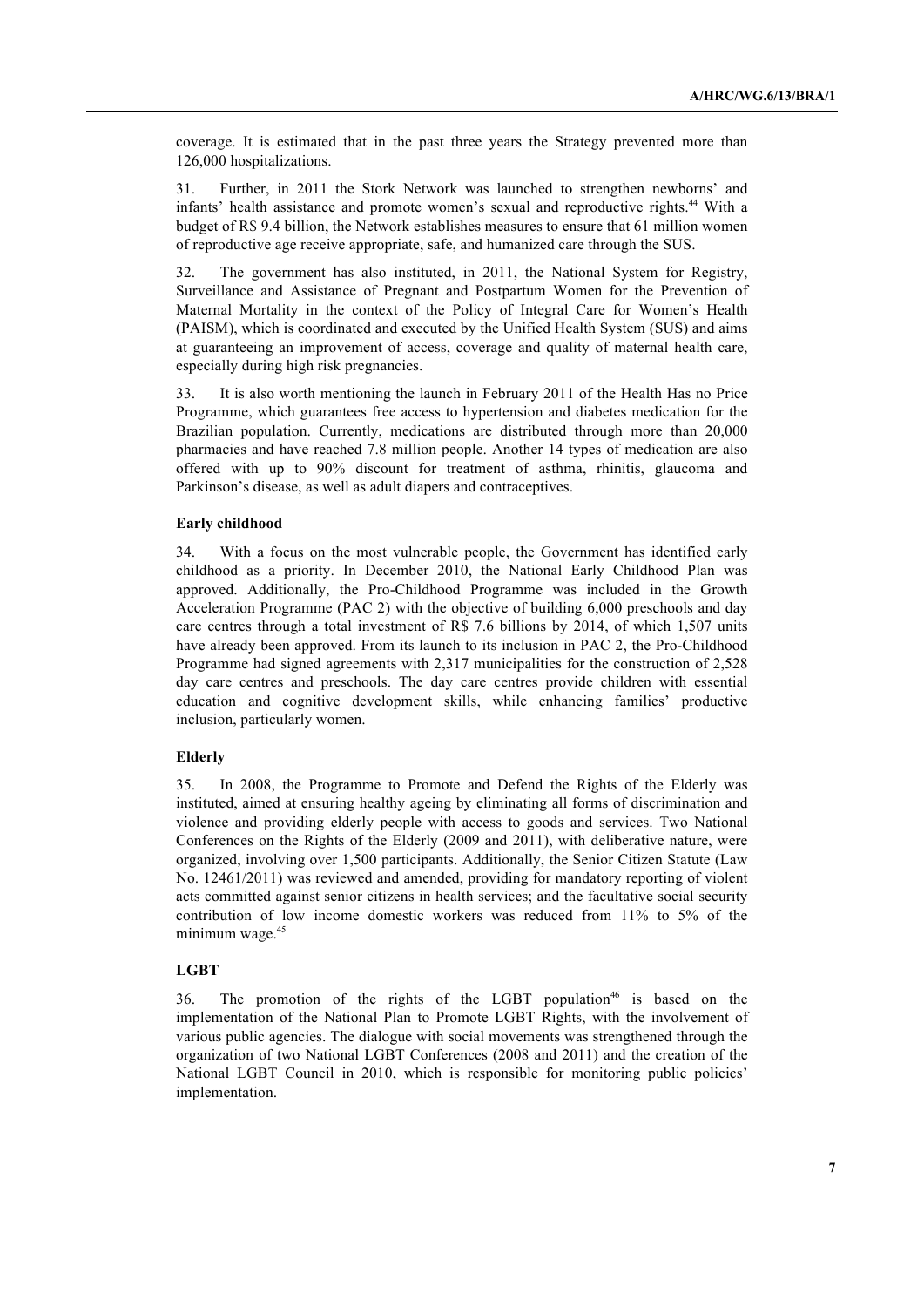37. Other important achievements were: normalization of the use of the social name by transvestite and transsexual federal public servants;<sup>47</sup> extension of benefits in health care plans for same-sex partners as dependants;<sup>48</sup> and the recognition of the constitutionality of same-sex civil unions by the Federal Supreme Court.<sup>49</sup>

#### **Unregistered births**

38. Brazil has made significant efforts to ensure all Brazilians effectively exercise the right to a civil birth certificate. Consequently, from 2003 to 2009 the national average of children without birth certificates fell more than 50%. In 2009–2010, 2,895 collective mobilizations were launched to provide basic civil documents, resulting in the issuance of more than 85,000 birth certificates. Some collective mobilizations were aimed specifically at traditional, nomadic, semi-nomadic, gypsies, and homeless communities, of which 2,200 were sponsored in rural areas, resulting in the issuance of more than 1.3 million documents.<sup>50</sup> Thus, today only 6% of children between 1 and 2 years of age lack a birth certificate.

#### **Religious Diversity**

39. In November 2011, the SDH/PR established the Committee on Religious Diversity and Human Rights composed of government and civil society representatives as a means to ensure freedom of religion throughout Brazil. Also, a campaign for combating religious intolerance was launched.

#### **Homeless Population**

40. In December 2009, the National Policy for the Homeless Population was developed with participation of the homeless population. Its objective is to provide homeless people with access to services and benefits which allow their inclusion and empowerment. To ensure its coordination and implementation, an Inter-Sector Committee for Follow-Up and Monitoring of the Policy was established, initiating its activities in 2010.<sup>51</sup>

41. Other services to assist this population were instituted. The Reference Centres for Specialized Social Assistance for the Homeless Population (CREAS POP) already have 101 units in operation in Brazil's largest cities. Also, currently 13,900 vacancies are offered in shelter services and the goal is to reach 30,000 vacancies by 2014. Additionally, in 2011 the first Centre to Defend the Rights of the Homeless Population was launched in Belo Horizonte (MG).

42. Finally, it is worth mentioning the Directive approved in 2010 which determined preferential allocation of 5% of the vacancies from the My House, My Life Programme to homeless people.

#### **Refugees**

43. Brazil is committed to protecting the rights of refugees and stateless persons as a Party to the leading international instruments on the field.<sup>52</sup> In November 2010, in a meeting hosted by Brazil, 18 Latin American countries adopted the "Brasília Declaration on the Protection of Refugees and Stateless Persons in the Americas". In December 2011, at the UNHCR Ministerial Meeting,<sup>53</sup> Brazil pledged to: 1) adopt measures to strengthen the local integration of refugees; 2) consolidate and expand the solidarity resettlement programme; 3) adopt legislation creating a mechanism establishing stateless status determination procedures.<sup>5</sup>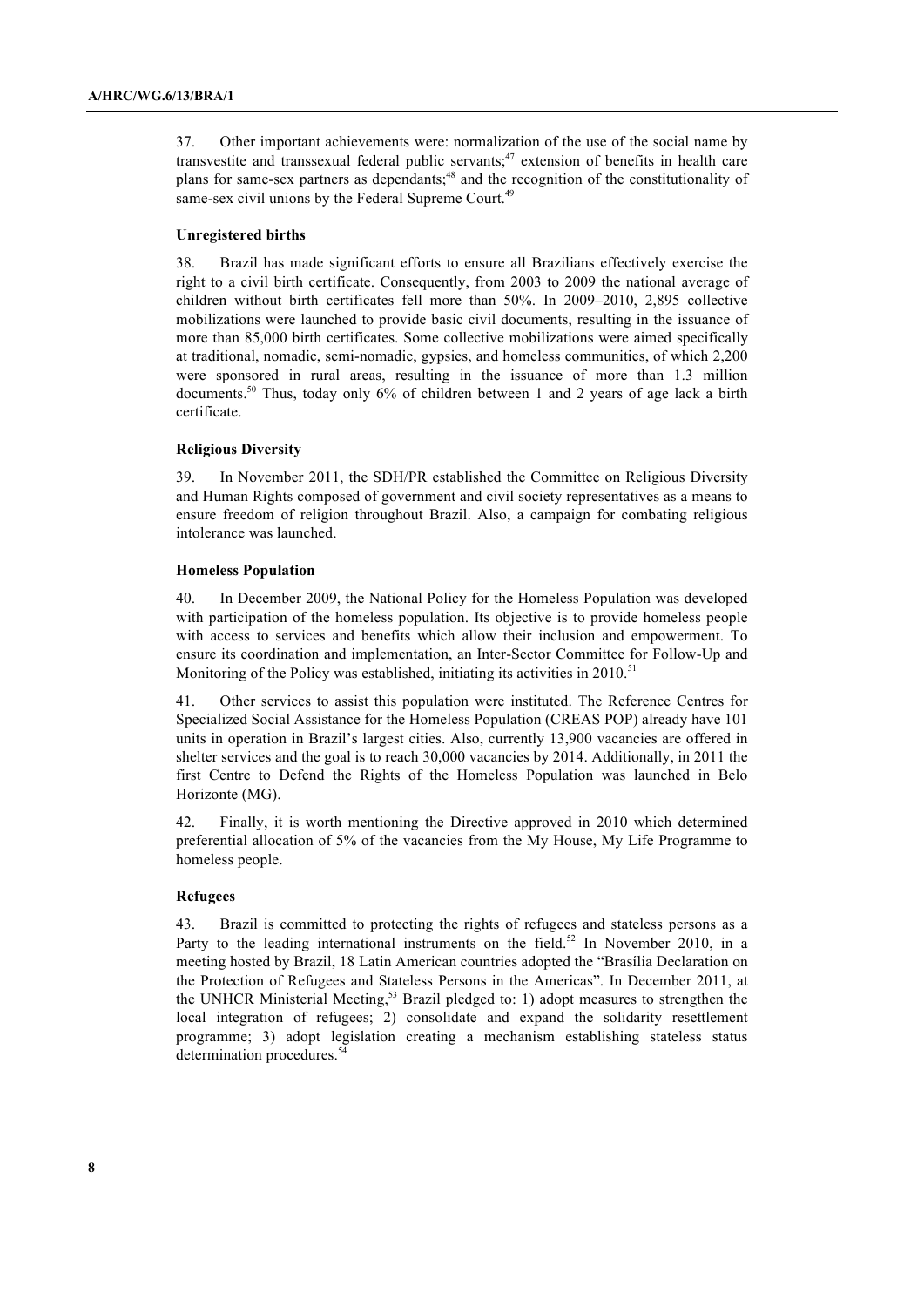#### **Immigrants**

44. Brazil is also committed to finding complementary protection responses for victims of forced displacements. To date, nearly 1,300 humanitarian visas have been granted by the National Immigration Council to Haitian citizens arriving in Brazil following the 2010 earthquake in Haiti.

### **C. Human Right to Adequate Food - HRAF (Recommendation 13)**

45. The UN Special Rapporteur on the Right to Food recognized that Brazil "has been particularly effective in tackling extreme forms of deprivation."55 It is with this aim that Brazil has implemented actions to ensure full realization of the right to adequate food and nutritional security.

46. A major legal advance regarding the HRAF was its inclusion as a social right under the Federal Constitution in 2010.<sup>56</sup> In the same year, the regulation of the National Food and Nutritional Security System and implementation of the National Food Security Policy have strengthened integration and coordination among the federal, state, and municipal governments and civil society in implementing, monitoring, and evaluating the realization of this right. As a result, Brazil is among the countries which have achieved the most notable progress in reducing infant mortality and malnutrition. The former fell 59.7% between 1990 and 2008,<sup>57</sup> and the latter dropped 90% from 1979 to 2009.<sup>58</sup>

47. The Food Acquisition Programme (PAA) is an important instrument in this process, as it promotes the institutional purchase of family agriculture products destined, among others, to food and nutrition public equipments, such as communal restaurants and kitchens, and food stocks, as well as to the assembly of Basic Food Baskets.

48. Additionally, the National School Food Programme (PNAE) guarantees meals for students in public primary and secondary schools. In 2011, it assisted 48.1 million students. In 2012, it is expected to benefit 49.9 million students.

49. In Brazil, the supply of food to the domestic and international markets has increased in conjunction with the expansion of biofuel supplies to the national energy grid. With regard to available productive land for food production, currently only 7.73% of Brazil's croplands are reserved for ethanol production, representing slightly more than 1% of all arable land. From 2004 to 2009, Brazil increased grain harvests by 15%, while doubling ethanol production. In 2009, the Government enacted a decree providing for Sugarcane Agro-ecological Zoning, which identifies the specific areas deemed suitable for expansion of the crop and preserves farmland used for food production.<sup>59</sup>

#### **D. Combating slave labour (Recommendation 3)**

50. Preventing and combating all forms of forced or slave labour and providing for the socioeconomic reintegration of workers are challenges still faced by Brazil. Considering the interrelationship between poverty, racial discrimination, economic exclusion, and slave labour, the government has adopted measures aimed at reducing victims' social vulnerability, whether Brazilians or foreigners.

51. To this end, in 2008 the government launched the  $2<sup>nd</sup>$  National Plan to Eradicate Slave Labour, which updated the  $1<sup>st</sup>$  Plan of 2003 and introduced advances in the areas of prevention and victims' reintegration. One of its most significant measures involves guaranteed unemployment insurance benefit for rescued workers, providing them with basic means to start reintegration in society and to seek new employment. From 2008 through July 2011, 98% of all rescued workers received the benefit. $60$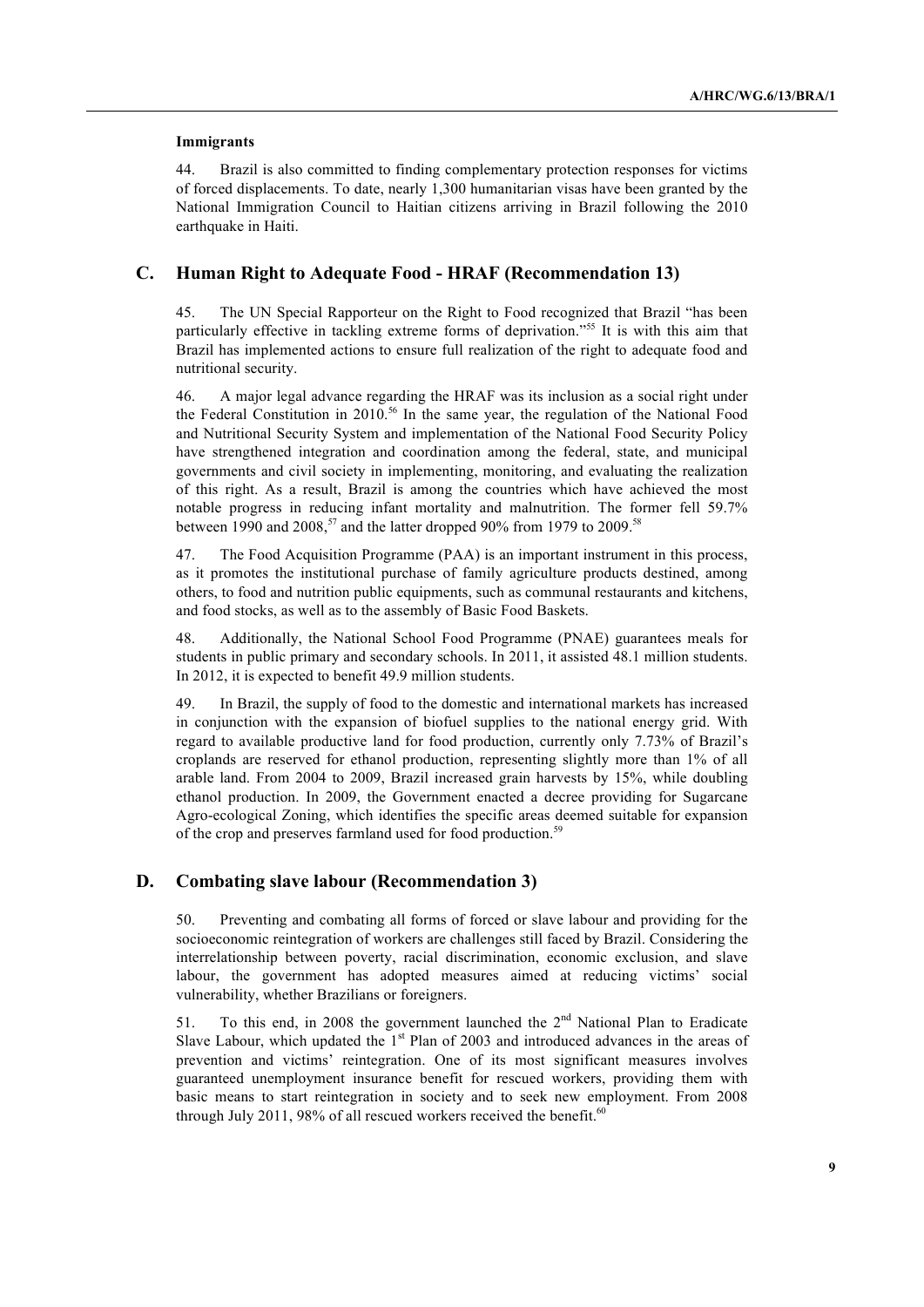52. In order to reintegrate rescued workers, in December 2005 the Ministry of Labour and Employment (MTE) and the Ministry of Social Development and Hunger Alleviation (MDS) signed a cooperation agreement giving them priority access to the Family Grant Programme.<sup> $61$ </sup> Since then, the benefit has been extended to 14,800 individuals. Additionally, within the framework of the BSM Plan, agents of Technical Assistance and Rural Extension (ATER) are being trained to promote preventive practices against slave labour in the countryside.<sup>62</sup>

53. Recently, Brazil has expanded and reinforced its enforcement measures. From 2007 to 2010, the number of operations conducted by the Special Mobile Inspection Group and the rural units of the Regional Labour and Employment Superintendencies climbed 70% against the preceding four-year period (2003–2006). In the same period, a total of 567 inspection operations were conducted, resulting in the rescue of  $17,631$  workers,<sup>63</sup> a 9% increase in relation to the 2003–2006 period. While reducing the number of slave labour victims, Brazil also succeeded in cutting the unemployment rate to 6% in September 2011, the lowest rate for September since 2002.<sup>64</sup>

54. Another important preventive instrument is the registry of companies that used slave labour, also known as "dirty list", which prevents registered institutions from receiving public funding. In July 2011, there were 251 employers registered in the list.<sup>65</sup> While Article 149 of the Brazilian Penal Code provides for criminal prosecution for the crime of slavery, there is still the challenge of approving Proposed Constitutional Amendment (PEC) 438/2001, which allows for expropriation of land in cases of slave labour and constitutes a key priority of the current President.

### **E. Eradicating Child Labour (Recommendation 3)**

55. Brazil has put in place efforts to combat child labour, resulting in a decline of the Child Labour Rate<sup>66</sup> from 7.80% (2005) to 5.63% (2009).<sup>67</sup> This decline was greater in the Northeast Region (from 11.88% to 7.85%), where child labour rates are the highest. It is estimated that child labour cases have been reduced by 874,000, with the Northeast accounting for 470,000 of those cases.<sup>68</sup>

56. From 2007 to 2011, 6,603 inspection operations were conducted in work establishments in urban and rural areas to prevent child labour. These measures served to rescue 22,505 children and adolescents, who were referred to the social protection network. Brazil has also emphasized prevention policies, including: income transfers to families with children subjected to child labour; access and permanence in school, by implementing full school days in public schools; services aimed at strengthening family and community ties and parental oversight through the SUAS and awareness-raising campaigns.

57. In 2010, the Programme to Eradicate Child Labour (PETI)<sup>69</sup> benefited approximately 824,000 children in more than 3,500 municipalities, and 66.5% of Brazilian municipalities reported having implemented child labour eradication measures.<sup>70</sup> In 2011, the PETI benefited 817,000 children, with an investment of R\$ 258 million, and it will be strengthened in 2012, with an expected 27.1% raise in the resources provided. The BSM Plan aims, through the Active Search, to increase the number of PETI beneficiaries and to address high vulnerability situations, such as children working in dumpsters, drug trafficking, sexual exploitation, among others.

#### **F. Promoting agrarian reform (Recommendations 11 and 12)**

58. Agrarian reform policies are essential for consolidating Brazilian democracy. The right to land serves to spur local and regional economies, promote peace in the countryside,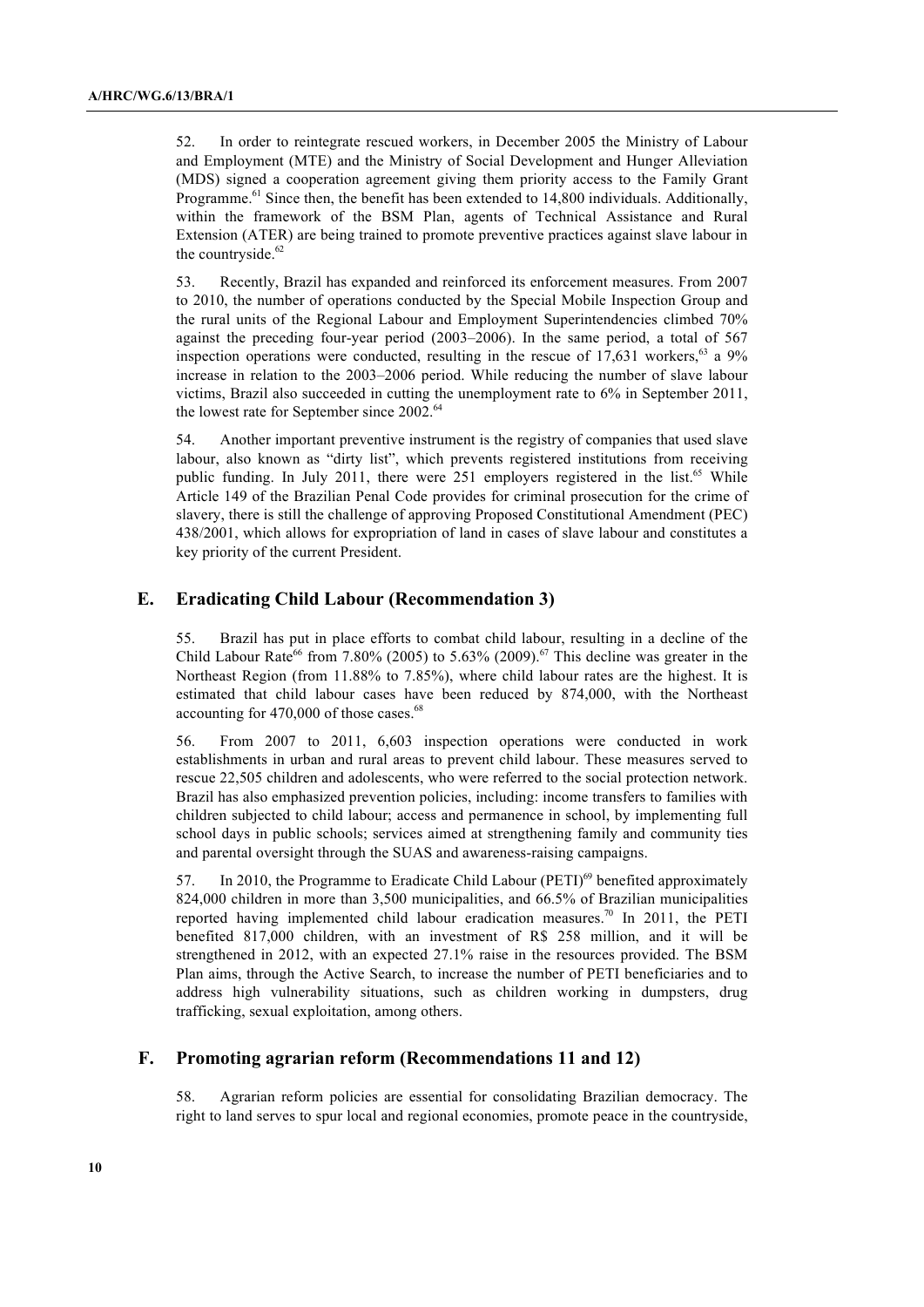and ensure food security and access to productive resources. Inequality in land ownership in Brazil remained stable in the period between the last two Agricultural Censuses (1995/1996 and 2006). During the period, the Gini Index of land distribution remained approximately 0.856, although the number of establishments covering more than 1,000 hectares declined, while the number of small farmers with less than 10 hectares rose by 74,700. The increase in the number of small properties was a direct result of policies adopted since 2003 to promote agrarian reform and strengthen family agriculture.<sup>71</sup>

59. The National Institute of Colonization and Agrarian Reform (INCRA) has the primary responsibility for ensuring the social function of land and contributing to sustainable development and social inclusion. From 2003 to 2010, INCRA settled 614,000 families through the establishment of  $3,551$  new rural settlements.<sup>72</sup>

60. Households that obtain the right to land are entitled to receive Technical, Social, and Environmental Assistance (ATES). The objective of ATES is to provide technical guidance on productive inclusion and sustainable food production, while ensuring environmental preservation of the settlements. Whereas in 2003, ATES served 95,565 households, by 2010 that number had risen to  $295,000$  households.<sup>73</sup>

61. In order to promote greater gender equality in the countryside, INCRA approved guidelines securing the rights of female rural workers. In 2007, INCRA established that all documents authorizing access to land must include the names of both the female and male owner or recipient, independent of their civil status. Consequently, the average percentage of women with title to lots increased from 24% to 55% between 2003 and 2007.<sup>74</sup> In 2008, INCRA established the "Women Support" credit line as a specific funding mechanism to promote greater independence and productive inclusion of women in the countryside. Since its launch,  $7,157$  agreements have been implemented.<sup>75</sup>

62. The measures adopted to strengthen family agriculture have been complementary to agrarian reform strategies. Family agriculture represents 34% of the gross value of agricultural production, employing 12,3 million people and accounting for 70% of food production in Brazil. Thus, agricultural policies aimed at family agriculture have been enhanced and expanded.

63. The Rural Credit of the National Programme for Strengthening Family Agriculture (PRONAF) provided R\$ 16 billion for the 2010–2011 harvest. From 2003 to 2010, the number of households benefited by PRONAF climbed from 291,000 to 446,000.

64. The Food Acquisition Programme (PAA)76 promotes the purchase of food produced by family agriculture, generating income and sustaining agricultural prices for family farmers, strengthening cooperatives, and ensuring access to diversified food for people subject to food insecurity. The PAA benefits family farmers served through PRONAF and the National Development Plan for Traditional Peoples and Communities.<sup>77</sup> From 2003 to 2011, more than R\$ 3.5 billion were channelled in investments to purchase approximately 3.1 million tons of food, involving an average of 160,000 family farmers per year in more than 2,300 municipalities. Purchased food contributed to supplying an average of 25,000 entities per year reaching nearly 15 million people.78 With a view to promoting gender equality, a resolution was passed fostering women's access to the programme by assigning them as priority in the selection and execution of PAA's proposals.<sup>79</sup>

65. Additionally, in 2011, in the context of the BSM Plan, the Programme for Fostering Rural Productive Activities was created offering technical assistance, seeds and financial resources to support the production of extremely poor family farmers, including agrarian reform settlers. Currently, 456 agents of Technical Assistance and Rural Extension (ATER) assist 37,000 families. The goal is to reach 179,000 by 2012.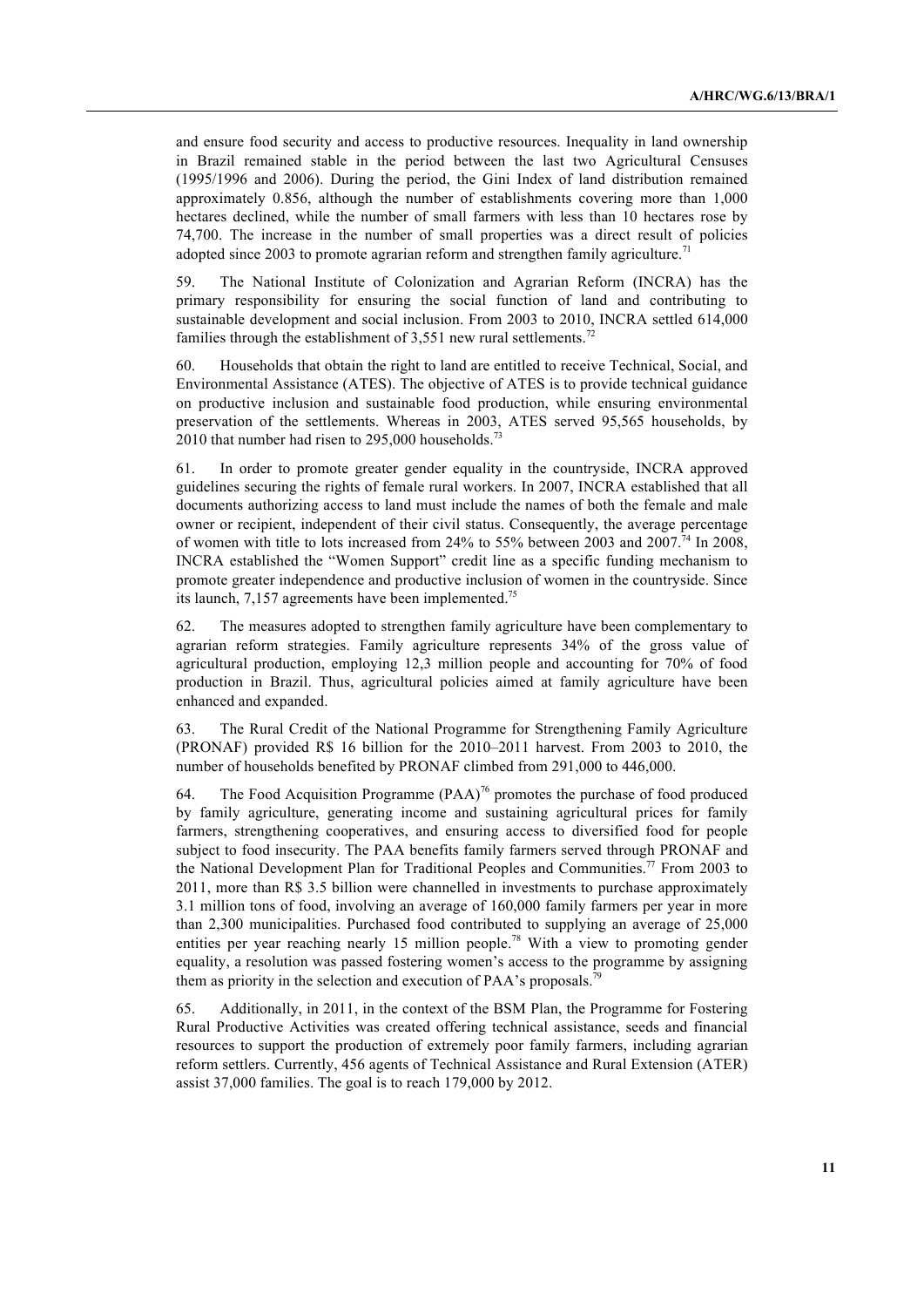## **G. Rights of indigenous peoples (Recommendations 3, 5, and 12)**

66. According to the Constitution<sup>80</sup>, indigenous peoples have exclusive usufruct rights to natural resources on their lands, and the State is responsible for demarcating indigenous lands, protecting and ensuring respect for their property and assets. In Brazil there are 660 indigenous lands, which correspond to approximately 13% of the national territory. In the Amazon, they account for 25% of the land area and register preservation rates higher than those found in conservation areas.

67. Between 2008 and 2011, the State achieved significant progress in promoting the rights of indigenous peoples. State measures to reinforce the rights of indigenous peoples have resulted in a rise of their self-identification in the Demographic Census. Additionally, as part of the Campaign to Eliminate Unregistered Births, more than 8,000 birth certificates of indigenous persons were issued.<sup>81</sup> With respect to health, the incidence of tuberculosis (-14.13%), malaria (-59.1%), and infant mortality among children under the age of 1 year (- 18.75%) fell<sup>82</sup> in relation to 2007. In 2010, a Special Secretariat for Indigenous Health was established. By December 2011, the indigenous health network included 4,132 indigenous health agents and 1,387 indigenous sanitation agents, besides doctors, nurses, and other health care professionals.

68. However, challenges remain, including the approval of the Statute on Indigenous Peoples,<sup>83</sup> submitted in August 2009 to the National Congress. Additionally, efforts have been made to secure full occupation and sustainable management of indigenous lands.

69. In regard to territorial protection, there was a 30% rise in the number of indigenous lands accredited, a 20.1% drop in the number of vulnerable indigenous villages, and a 59.99%<sup>84</sup> decline in the number of lands without guaranteed usufruct rights.<sup>85</sup> From 2007 to 2010, a total of 39 indigenous lands were demarcated, the highest number recorded in Brazil to date.<sup>86</sup> Brazil is committed to regulating and removing trespassers from indigenous lands, thus, ensuring ethno-development and autonomy of indigenous communities in harmony with their own life projects.<sup>87</sup> Yet, a number of disputes involving indigenous lands persist, such as in the Dourados region, Mato Grosso do Sul state. To contribute toward settling the dispute, in December 2011, the CDDPH decided to restore the activities of the Guarani-Kaiowá Commission, established in 2007 to coordinate and monitor federal measures adopted on behalf of the Guarani-Kaiowá peoples in the region.

70. Brazil has taken steps to ensure that large-scale infrastructure projects safeguard the rights of indigenous peoples as well as *quilombo* and traditional communities.<sup>88</sup> Government bodies, together with project entrepreneurs, have developed procedures to ensure indigenous peoples receive information on and participate in projects that may affect them directly, with a view to addressing their impacts. Brazil has also promoted domestic discussions on the need to better regulate consultation procedures for prior, free and informed consent of indigenous peoples on measures which may affect them directly, in accordance with the Brazilian Constitution and ILO Convention 169<sup>89</sup>.

71. Finally, FUNAI established a Unit to promote specific policies for indigenous women. Among other measures, the Unit has held seminars in every region of Brazil discussing the application of Maria da Penha Law on violence against women with indigenous women, treating them as autonomous agents of change and considering their specific cultural characteristics.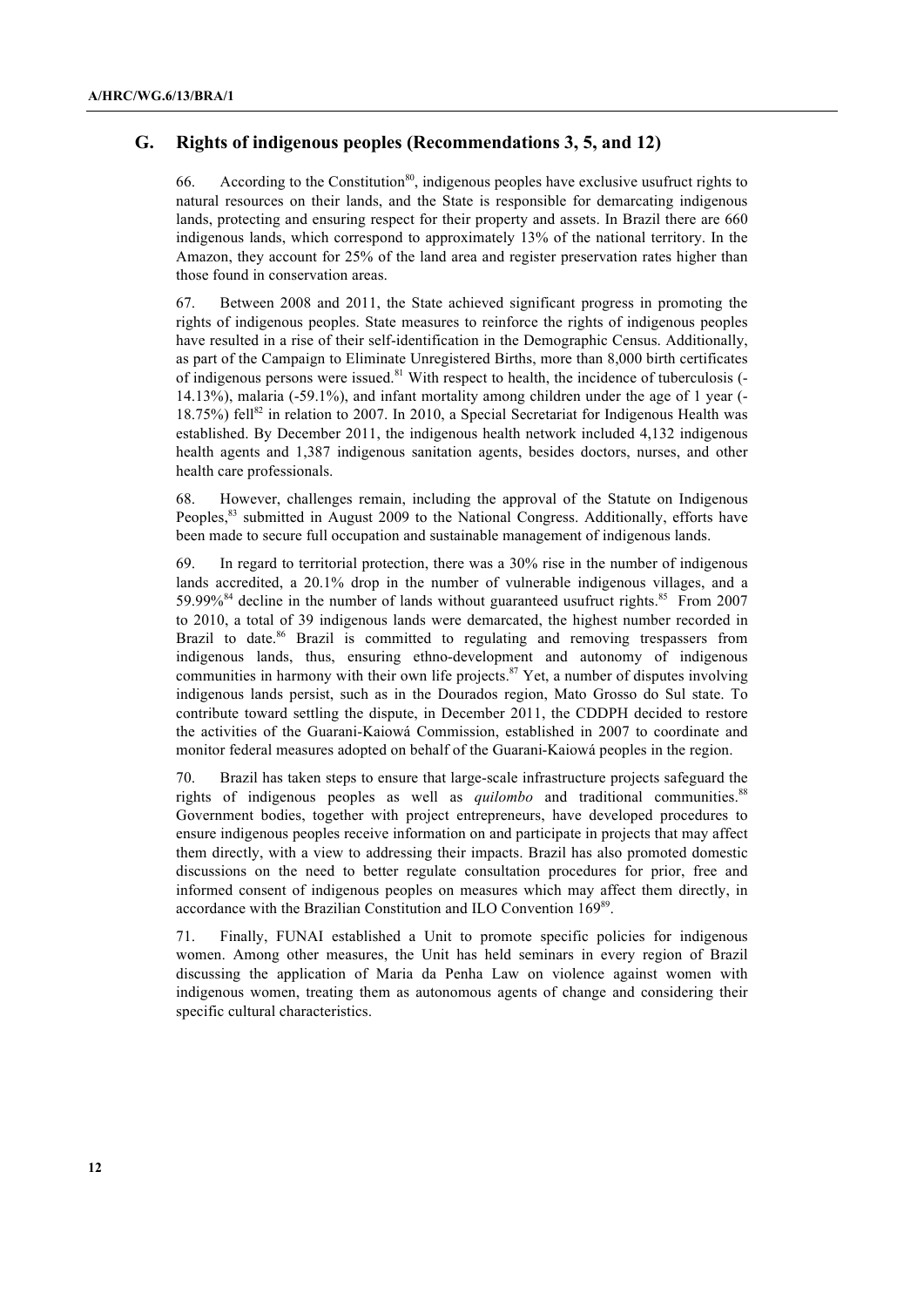# **H. Racial equality and the** *Quilombo* **populations right to land (Recommendation 12)**

72. The approval of the Statute on Racial Equality in 2010 marked a major step in promoting equality in diversity.<sup>90</sup> It reaffirms the need to promote ethno-racial affirmative action policies, defined as "public policies aimed at repairing social distortions and disparities and other discriminatory practices adopted in the public and private spheres during the country's social formation."<sup>91</sup>

73. Special attention has been given to the *quilombo* communities,<sup>92</sup> one of the most vulnerable Afro-descendant population segments. Launched in 2004, the Brazil *Quilombo* Programme (PBQ) aims at providing *quilombo* communities access to land as well as social and productive inclusion. The Programme seeks to overcome remaining obstacles to fulfil their rights,<sup>93</sup> which requires continuous cooperation and coordination between the various branches of government and Brazilian states.

74. Between 2005 and 2011, the PBQ benefited 11,506 *quilombo* families by regulating their right to land through the publication of 113 Technical Identification and Delimitation Reports. Until 2008, the PBQ provided: assistance to 19,821 households through the Electricity for Everyone Programme; inclusion of 19,000 families under the Family Grant Programme; and investments of R\$ 86 million for measures to promote regional development and ensure social rights.94 In addition, a *Quilombo* Women's Programme was developed to provide women with access to productive activities, autonomy, and equity.<sup>9</sup>

75. Assistance to traditional communities and peoples is also emphasised in the BSM Plan. Currently, 4,500 families receive assistance from ATER agents through the Programme for Fostering Rural Productive Activities.

### **I. Promoting peace and justice in the countryside (Recommendation 3)**

76. Despite having advanced legislation in the field, Brazil continues to face the challenge of securing peaceful settlement of disputes and justice in the countryside. According to the National Agrarian Ombudsman, there were 227 occupations of rural properties and 63 murders in the countryside in 2010. These figures underscore the importance of combating rural violence.

77. Brazil has implemented mechanisms to face this challenge. In 2006, the Peace in the Countryside Programme and the National Plan to Combat Violence in the Countryside were launched. The Programme focuses on measures to monitor agrarian conflicts and provide social, technical and legal assistance to landless families in settlements, in addition to receiving and investigating complaints through the National Agrarian Ombudsman.<sup>96</sup> Further, the Programme pursues mediation efforts in order to secure decentralized negotiated peaceful agreements, involving local partnerships between the government and civil society. Complementarily, the Plan provides for measures developed in partnership between public agencies,<sup>97</sup> fostering legislative changes and intensifying prevention efforts. All these efforts contributed to reducing the number of deaths related to agrarian conflicts from 42 in 2003 to 11 in 2010.

78. Moreover, in April 2010 the National Justice Council (CNJ)<sup>98</sup> established the Forum on Land Affairs, with a view to ensuring land titling regularization, social pacification, access to justice, adequate housing, and the distribution of properties in the countryside and urban areas.<sup>99</sup>

79. Brazil has also given attention to the issue of violence against women in the countryside and forest areas. In 2007, the Permanent National Forum to Combat Violence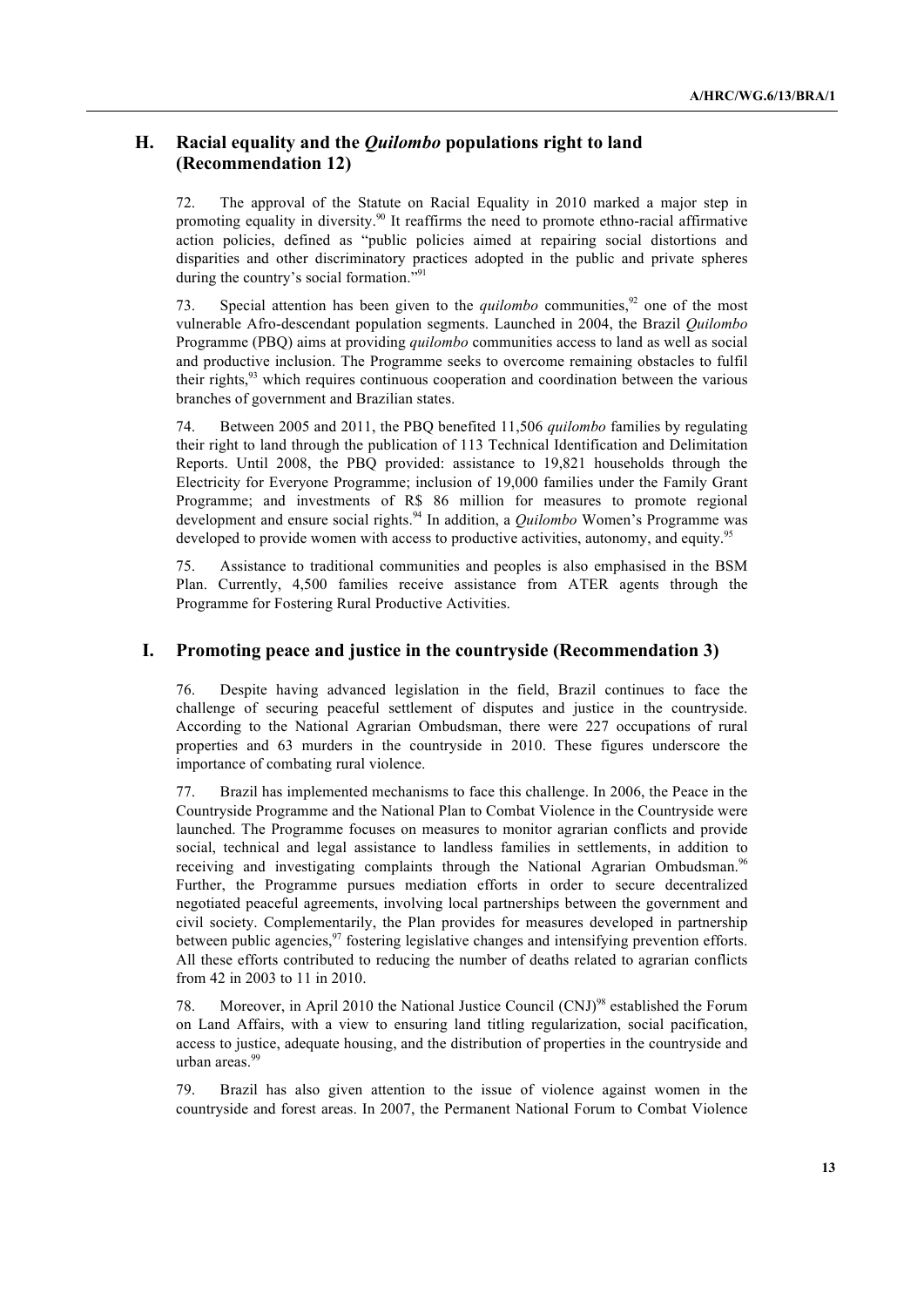against Women in the Countryside and Forest Areas was introduced as part of the National Pact to Combat Violence against Women. In this context, the national symbol of women's struggle for justice in the countryside is the *Margaridas* March, named in honour of union leader Margarida Maria Alves, murdered for her struggle on behalf of rural populations. President Dilma Rousseff took part in the closing ceremony of the 4<sup>th</sup> March in August 2011, in which the government undertook a series of commitments on behalf of rural women. Among these was the implementation of the Stork Network in the countryside, aimed at reducing maternal mortality and strengthening care for newborns.<sup>100</sup>

#### **J. Combating violence against women (Recommendation 3)**

80. Violence against women (VAW) is a form of discrimination that seriously inhibits women's ability to enjoy rights and freedoms on a basis of equality with men.<sup>101</sup> In Brazil, 34% of women report having been victim of some form of physical violence.<sup>102</sup> Thus, it is a State priority to address VAW through public policies. Since the establishment of the Secretariat for Women's Policies (SPM) in 2003, efforts have been pursued to consolidate and strengthen mechanisms to eliminate VAW and provide support for victims. Between 2007 and 2011, the number of state and municipal women's policy bodies increased from 155 to more than 300.103 However, challenges remain in the effort to deconstruct gender roles and promote a real transition toward gender equality in Brazil.

81. An important consolidated effort to eliminate VAW in Brazil has been the establishment of Special Police Stations for Women's Assistance (DEAM). First launched in  $1985$ ,<sup>104</sup> the purpose of DEAM is to investigate crimes against women victims of domestic, family, and sexual violence, and to safeguard their rights through qualified assistance and awareness-raising. By 2010, there were 475 DEAM distributed across Brazil.<sup>105</sup> Similarly, in 2005, the Women's Assistance Hotline – Dial 180 was introduced to serve as a monitoring mechanism and toll-free assistance service for women. In 2009, the hotline was restructured in response to a 1,890% demand increase since its inception, which involved expanding its capacity and transforming it into an effective mechanism to break the cycle of violence.<sup>106</sup> Until December 2011, 2.3 millions calls were received.

82. The 2006 Maria da Penha Law was a milestone in fulfilling Brazil's commitments regarding the rights of women victims of domestic violence, by guaranteeing implementation and enforcement of criminal provisions to punish their perpetrators.<sup>107</sup> In order to ensure the Law's effective application, federal public agencies of the Judiciary and Executive branches have worked in partnership with states and municipalities to introduce specialized mechanisms for women's assistance.<sup>108</sup> With investments of more than R\$ 32 million, the Government supported installation of 104 mechanisms from 2008 to 2010.<sup>109</sup> Most recently, another important accomplishment was the Federal Supreme Court's decision which, to settle interpretation debates regarding the Law, confirmed the Federal Prosecutor's Office's competence to continue the lawsuit against the assaulter despite a complaint by the victim. The Court also defined that the complaint may be made by any witness.<sup>110</sup>

83. In December 2011, the <sup>3rd</sup> Conference on Women's Policies was held to assess the national context and policies with a view to establishing priority actions aimed at fostering gender equality in Brazil.

# **K. Human rights education**

84. The National Guidelines for Human Rights Education, which include strategies for incorporating human rights education in primary, secondary and higher education curricula,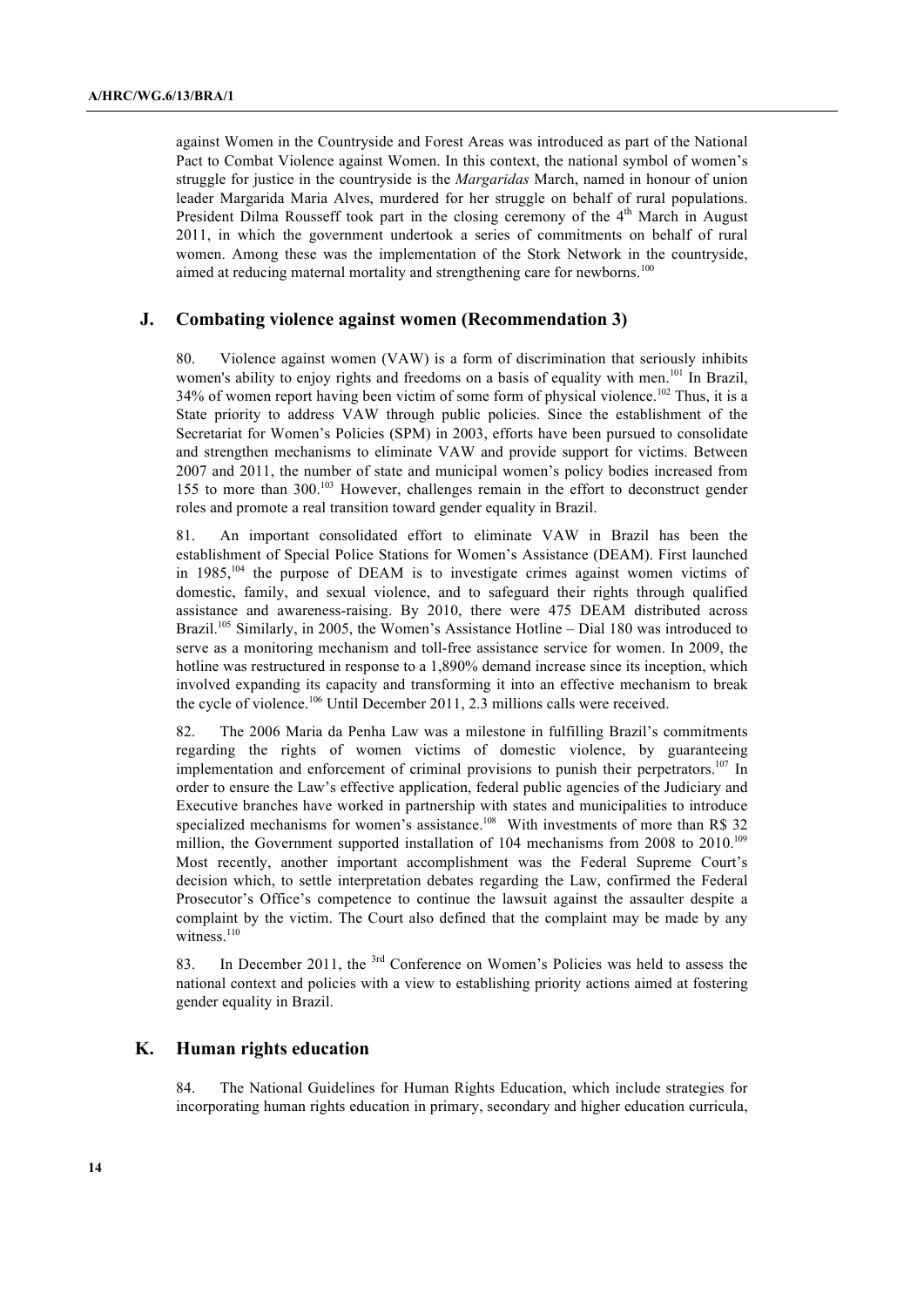are being finalized by the National Education Council and involved government and civil society's participation in its development process. To implement the Guidelines, the SDH/PR and the Ministry of Education have focused on: boosting the National Human Rights Education Plan's implementation, enacted in 2003 and reviewed in 2007; strengthening the National Education and Human Rights Committee, established in 2003; securing budget for 100 State and Municipal Human Rights Education Committees slated to be created by 2015; and developing indicators on Human Rights Education. In 2011, Brazil invested more than R\$ 4 million in human rights courses and projects, involving government and civil society stakeholders.

# **L. Promoting public security and combating violence (Recommendations 2 and 5)**

85. The PNDH-3 consolidates initiatives to promote public security, justice, and combat violence, reflecting an understanding as to the inter-dependence of the three elements. Brazil is committed to foster urgent and far-reaching reforms in the justice system, incorporating the primacy of respect for human rights.

86. In the past decade, Brazil implemented a series of strategies to prevent and combat torture and excessive use of force by police officers and prison guards, improve detention conditions and guarantee broad access to justice. The major challenge faced in implementing strategies for tackling these historical and multifaceted phenomena is to coordinate actions and forge effective partnerships between civil society and public agencies of the legislative, executive and judicial branches of government in the federal, state and municipal levels.

87. The National Public Security Policy bases its efforts on this cooperative perspective by prioritizing prevention and combating the causes of crime, while promoting social order and public security. Actions coordinated jointly by the Union, states, municipalities, and civil society stakeholders have been developed through the Policy for the purpose of enhancing the value of public security professionals, restructuring the penitentiary system, preventing crime, and combating police corruption.

88. Measures to bolster the value of public security professionals and prison personnel have been implemented within the Ministry of Justice. Efforts include providing access to: the National Housing Plan for Public Security Professionals; training courses and graduate programmes in public security; capacity building in law enforcement investigation and forensic medicine; and capacity building to ensure appropriate assistance to vulnerable groups. Training and awareness-raising initiatives are of fundamental importance to these efforts, especially given the interrelationship between violence, marginalization, race, age, gender, and income.

89. Another important initiative focuses on the Rio de Janeiro state government's effort to implement Pacification Police Units (UPP) as a new model of public security based on community policing in recently pacified communities. There are currently 19 UPPs operating in selected *favelas* of Rio de Janeiro. Complementarily, the UPP Social Programme was instituted to provide social development in order to consolidate territorial control and pacify communities in which UPPs have been established. Through the Programme, populations previously cut off by the drug trade receive public services centred on access to citizenship and justice, including the issuance of basic civil documentation, legal assistance, and establishment of community mediation centres. Initiatives to protect and safeguard human rights in the pacification process are deemed essential to assure rights and address situations of abuse of authority.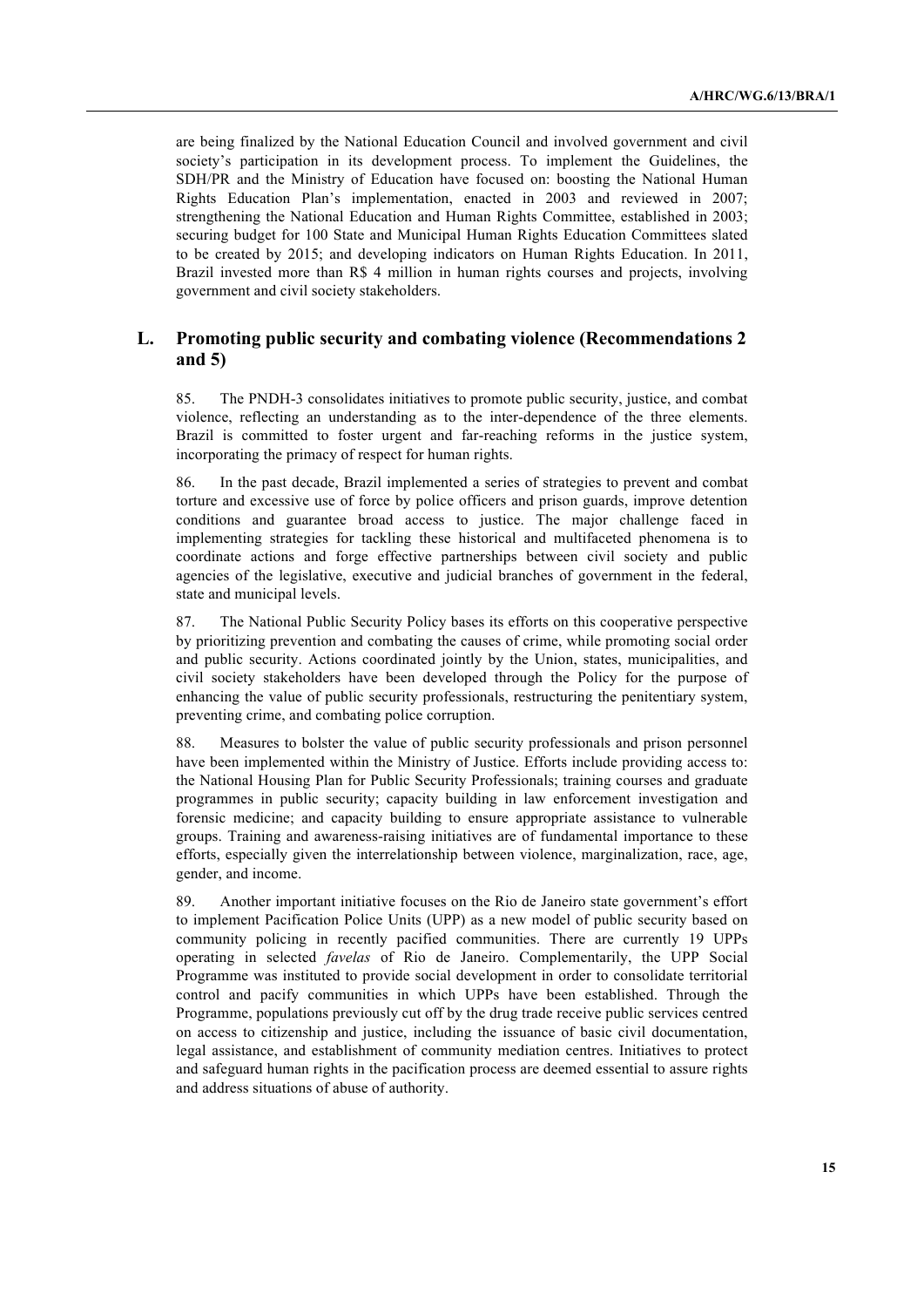### **M. Promoting community justice (Recommendations 3 and 8)**

90. Since 2008, the Ministry of Justice has developed actions to promote a culture of peace and alternative dispute resolution measures. Among these actions, it is important to highlight the Community Justice initiative, which aims at stimulating locally designed strategies to ensure timely, peaceful, and conciliatory justice in communities highly susceptible to violence. Since 2008, 46 Community Justice Centres have been established through investments of approximately R\$ 15 million. The Centres sponsor, among other activities, human rights education and awareness-raising initiatives and provide community conflict mediation.

### **N. Promoting access to justice (Recommendations 3 and 8)**

91. In 2003, Brazil created the Judicial Reform Secretariat to promote access to justice in its broadest sense by coordinating governmental actions to make the judiciary system more accessible. As a follow-up to the Constitutional Amendment  $45/2004$  reforms<sup>111</sup>, in 2009 the "II Republican State Pact for a more accessible, speedy, and effective justice system" was signed containing a series of bills aimed at strengthening the justice system.

92. In this context, significant strides have been made via laws relating to the activities of the Public Defender's Offices (PDO), which are charged with providing legal assistance to those without the means to obtain legal services. Complementary Law No. 132/2009, while organizing and improving the PDO, reiterates their focus on the most vulnerable by prioritizing their work in areas with the highest rates of social exclusion and population density. Also, Law No. 12313/2010<sup>112</sup> provides for the creation of specialized units to provide comprehensive legal assistance free of charge. Under the new law, the PDO have the prerogative to enter police, prison, and collective detention facilities freely and unannounced, which contributes to preventing torture and abuses by law enforcement and prison personnel by strengthening external oversight.

93. Brazil also supports the implementation of Specialized Legal Assistance Centres for male and female inmates and their family members. In 2008–2009, a total of 19 Centres in state PDO and 17 Legal Assistance Sections for Inmates and Their Family Members within the framework of the PDO of Brazil were established, which involved investments of over R\$ 13 million.<sup>113</sup>

94. Despite the efforts mentioned above, it is important to recognize that ensuring comprehensive legal assistance to nearly 134 million Brazilians that have no financial means poses a major challenge for the PDO and their associated mechanisms. Progress was made in 2011 in Paraná and Goiás where the establishment of PDO was approved.

#### **O. Improving the prison system (Recommendations 3, 5, 6, and 7)**

95. The Brazilian Government recognizes the need to reform the country's prison system. Brazil has nearly 513,802 individuals held in penitentiary facilities and police stations.<sup>114</sup> Police stations currently hold nearly 9.6% of the country's inmate population.<sup>115</sup> Addressing this situation is a priority for states, with the support of the Federal Government.

96. Brazil has monitoring instruments of the penitentiary system, according to which the Brazilian prison population has a profile of predominantly young male Afro-descendants with little schooling. In 2011, 53.6% of prison inmates were between the ages of 18 and 29 years, 93.6% were men, 57.6% were Afro-descendants, and 34.8% were white. In addition, 45.7% of prison inmates had not completed their primary education, while 0.4% had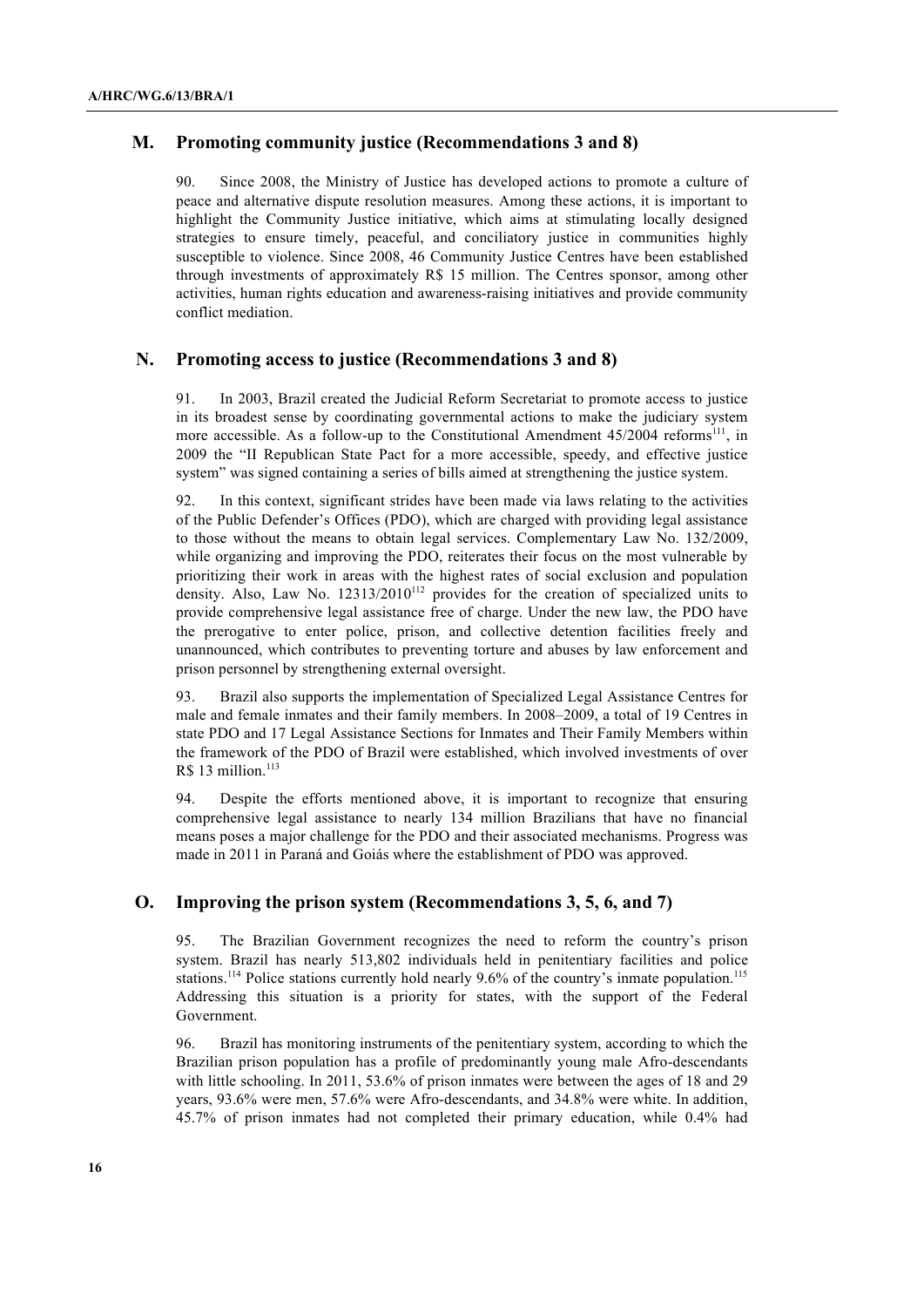concluded higher education.<sup>116</sup> The statistics orient the multi-sector initiatives to combat institutionalized racism, reduce poverty, and stimulate schooling and productive inclusion for young people.

97. One of the immediate challenges of the penitentiary system involves increasing the number of vacancies in detention facilities. To this end, in 2011 the National Programme to Support the Prison System was established with a budget of R\$ 1.1 billion. The aim of the initiative is to eliminate the deficit in female prison establishments and remove provisional detainees from police stations. These measures are urgent, particularly given the growth of the inmate population in recent years, from 361,402 in 2005 to 513,802 in 2011, representing a nearly 42% increase.<sup>117</sup>

98. To prevent unnecessary detentions, in 2011 the Law on Precautionary Measures (Law No. 12403/11) was approved, giving judges the authority to adopt alternative measures to preventive detention. The Law is of critical importance, as currently there are nearly 169,075 individuals subject to provisional detention throughout Brazil (representing around 36% of the prison population), $^{118}$  all of whom must have their constitutional right to await trial in freedom.

99. Another important project is the Collective Mobilization for Prison Reviews launched by the CNJ. The collective reviews of all case records of defendants and convicted inmates, mutually undertaken by CNJ, the Courts, Public Prosecutor's Office, Public Defender's Office, Brazilian Bar Association, and the Prison Administration Secretariats, in a sustained effort, allow for the identification of irregular detentions, in addition to precise diagnostic analyses of the prison and criminal justice systems, paving the way for course corrections, planning, and the adoption of preventive measures. Since the establishment of the Collective Mobilization for Prison Reviews in 2008, a total of 334,635 case files from across the country have been reviewed, resulting in the release of 33,800 people, corresponding to nearly  $11\%$  of the cases reviewed.<sup>119</sup>

### **P. Improving the juvenile justice system (Recommendation 3)**

100. With a view to providing more effective assistance to adolescents in conflict with the law, the National Council on the Rights of the Child and the Adolescent (CONANDA) approved, in 2006, the National System for Social-Educational Assistance (SINASE), which establishes essential standards and guidelines for implementation of the Statute on Children and Adolescents (ECA) and for enhancing juvenile justice in Brazil. Its development involved the participation of representatives of the government, civil society organizations, and experts and centred on individualized assistance plans that take into account young people's potentialities, capacities and limitations while valuing tolerance and promoting individual's inclusion.

101. Accordingly, the Federal Government has sought to reform and build new detention units and to improve the quality and individualization of assistance, while emphasizing the educational aspect of detention over the punitive one. Between 2003 and 2010, the Government invested R\$ 296 million in the juvenile justice system, and is currently funding 39 additional units in 21 states.

102. In January 2012, SINASE was legally instituted,<sup>120</sup> establishing the minimum standards that each detention unit should meet, both in terms of architecture and assistance, aiming at the adolescent's effective re-socialization.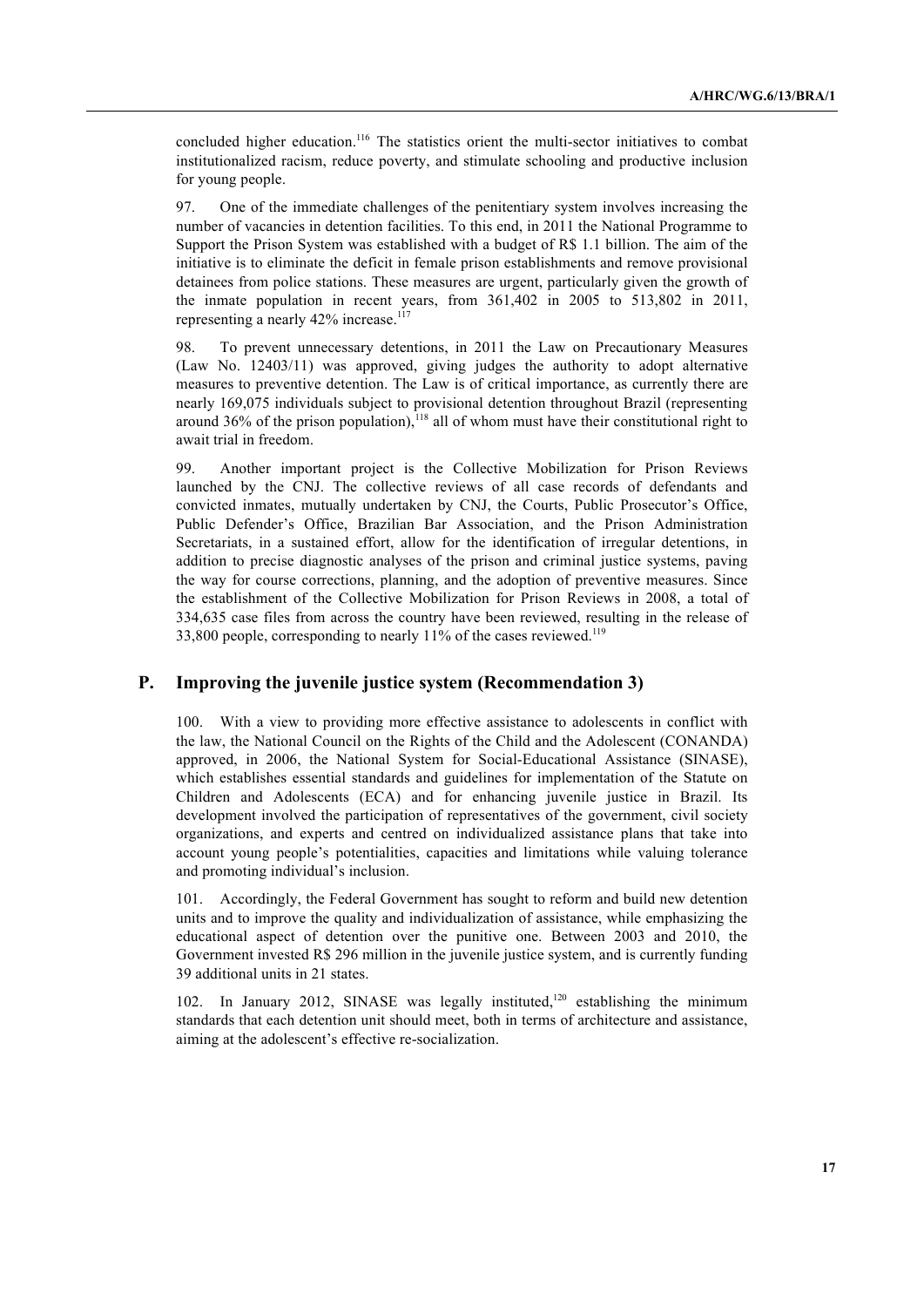# **Q. Preventing and combating torture and other cruel, inhuman, or degrading treatment or punishment (Recommendations 3 and 6)**

103. In 1997, Brazil instituted the Law No. 9455, regulating the crime of torture. The Brazilian Constitution expressly prohibits acts of torture and other cruel, inhuman, or degrading treatment or punishment,<sup>121</sup> and many efforts have been undertaken to combat these crimes.

104. In 2010, the Prison Pastoral Care reported that the entity had received 211 complaints of torture between 1997 and 2009.<sup>122</sup> In that same year, the Human Rights Hotline – Dial 100 received 398 complaints of torture in the first 10 months of the year. Even if these statistics fail to provide an accurate picture of torture in Brazil, the data support the conclusions of the Parliamentary Inquiry Commission of the Chamber of Deputies, established in 2008, that practices of physical and psychological torture are employed in various detention facilities.<sup>123</sup>

105. To more effectively register and refer cases of torture, in 2011 a special torture module was added to the Human Rights Hotline - Dial 100. The hotline, a service aimed at registering complaints of human rights violations and a channel for the dissemination of information to the population, received more than 2.5 million calls and referred over 150,000 reports of rights violations from around the country between May 2003 and February 2011.<sup>124</sup> From 2009 to 2011, the Dial 100 modules were expanded to include reports of rights violations against homeless people, senior citizens, LGBT, and persons with disabilities. It also received complaints of torture and mistreatment in mental hospitals and psychiatric treatment centres as well as in the so-called therapeutic communities.

106. As a result, Brazil has undertaken coordinated initiatives to combat, prevent, and assist victims of torture.<sup>125</sup> Since 2006, the Committee to Combat Torture, composed of government and civil society representatives, has been active at the federal level. The Committee's task is to monitor, debate, and propose government initiatives to combat torture and other forms of cruel, inhuman, or degrading treatment or punishment.

107. In 2011, the government sent the National Congress a Bill that would institute the National System to Prevent and Combat Torture which would include the establishment of a National Committee and a National Preventive Mechanism, in accordance with the Optional Protocol of the UN Convention against Torture. The mechanism would incorporate independent experts with unrestricted legal and political power to monitor detention facilities throughout the national territory.

108. At the state level, there are 11 State Committees to Combat Torture, which include the participation of civil society and government representatives. Steps have also been taken toward the establishment of State Preventive Mechanisms, also in accordance with the Optional Protocol. Since March 2011, the Rio de Janeiro State Preventive Mechanism has been operative, and Alagoas and Paraíba have approved laws creating their mechanisms.

## **R. Preventing and combating summary executions, abuse of power, and human trafficking (Recommendations 2 and 3)**

109. The Federal Government has encouraged the establishment of independent Ombudsman Units and Internal Affairs Offices in law enforcement agencies to exercise oversight of federal, civil, and military police forces. These measures are aimed at combating impunity for the crimes of torture, human trafficking, summary execution, abuse of power, and corruption involving law enforcement and prison personnel. In 2006, the National Forum of Police Ombudsman Units was established to formulate joint strategies in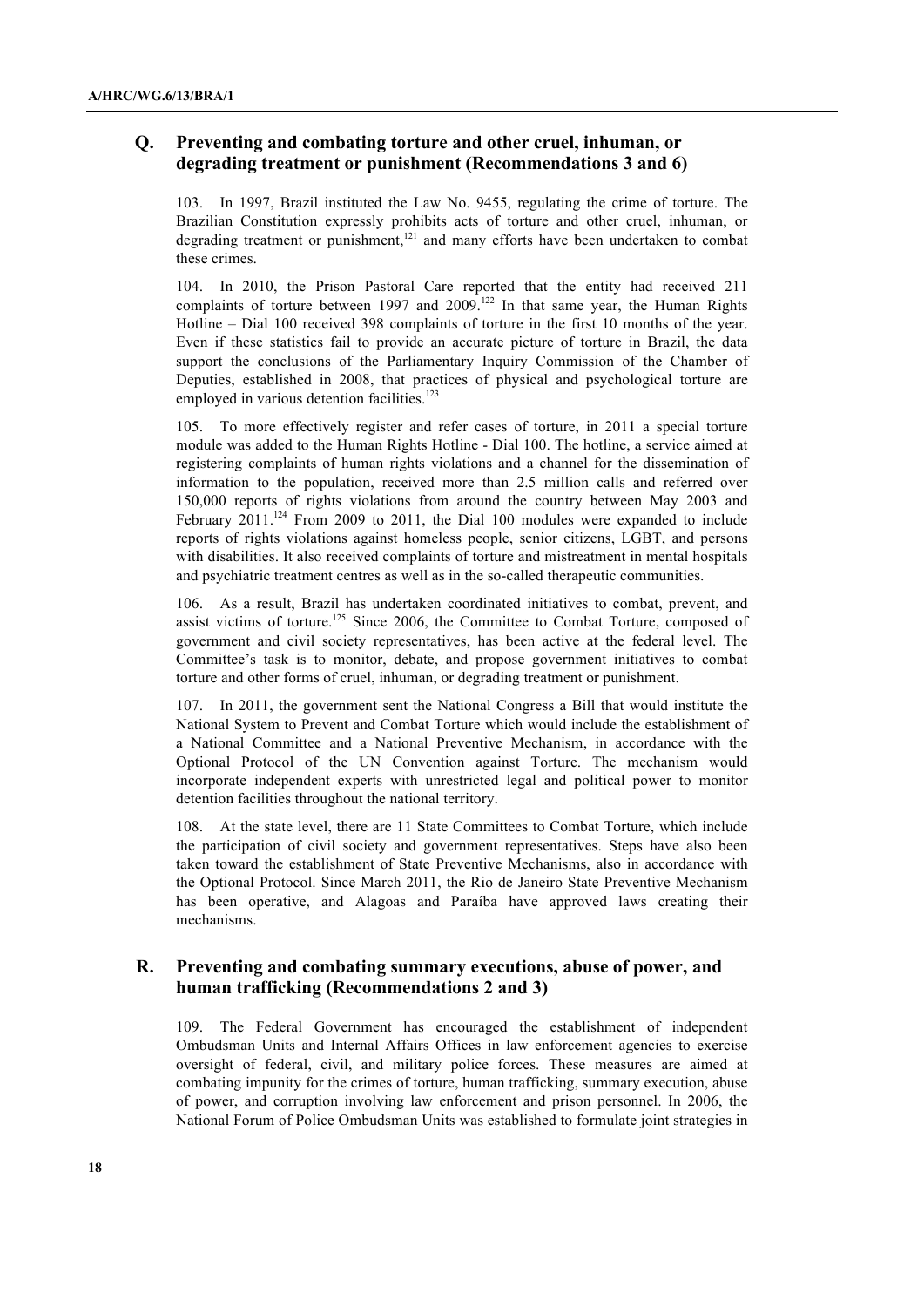this area. Of the 21 Police Ombudsman Units in Brazil, six have fulfilled the directives of the PNDH-3, particularly in regard to their independence.

110. Despite governmental efforts, the so-called "death squads", criminal organizations implicated in summary executions and other serious human rights violations, remain active in some states.

111. In recent years, the Federal Police Department launched investigations to dismantle these organizations. In 2010, the Human Rights Division of the Federal Police Department took over responsibility for investigating death squads and the creation of a specific Police Unit dedicated to this issue is currently under study.

112. Another significant legal progress was the approval of a law enabling the displacement of jurisdiction from state to Federal Justice in cases of serious human rights violations. The first case to which the displacement of jurisdiction was applied was related to death squads operating in the state of Paraíba, which set a critical legal precedent for addressing similar cases.

113. It is also worth highlighting the important work of the CDDPH, which has as its primary duty to receive and investigate human rights violations. Among the Council's traditional activities are drafting reports, organizing conciliatory meetings, mobilizing efforts, and carrying out joint operations with the states and municipalities to combat impunity of grave human rights violations, such as human trafficking and those perpetrated by death squads.

114. As part of the effort to prevent and combat human trafficking, in 2006 Brazil implemented the National Policy to Combat Human Trafficking, which sets forth principles, guidelines, and actions to prevent, repress, punish and assist victims. Measures were adopted in the areas of justice and public security as well as education, health, social assistance, racial equality, women's rights, tourism, and others. To strengthen the Policy, in 2010 the process of reviewing the I National Plan to Combat Human Trafficking was initiated and the II Plan was developed through a joint effort between government agencies and civil society.

### **S. Federal jurisdiction over human rights crimes (Recommendation 9)**

115. With a view to combating impunity for serious human rights violations, in 2004 Constitutional Amendment No.  $45/2004^{126}$  was approved, which allows for transferring responsibility of criminal investigation and prosecution of perpetrators of serious human rights violations from state Courts to Federal Courts. The first case subject to the displacement of jurisdiction involved the murder of Manoel Mattos, an attorney, city councilman, and human rights defender, in the state of Paraíba in  $2009$ .<sup>127</sup> The murder stemmed from Mr. Mattos' human rights advocacy and support for investigations of crimes perpetrated by a "death squad" acting along the Paraíba-Pernambuco state line. In approving the displacement of jurisdiction over the case in October 2010, the responsibility for investigating the crime now rests with the Federal Courts.

# **T. Protecting human rights defenders, victims, and witnesses (Recommendations 3 and 4)**

116. In 2004, the Programme to Protect Human Rights Defenders was instituted. The Programme operates on the basis of UN General Assembly Resolution 53/144 and of Presidential Decree No. 6.044 of 2007, which instituted the basis for the National Policy to Protect Human Rights Defenders.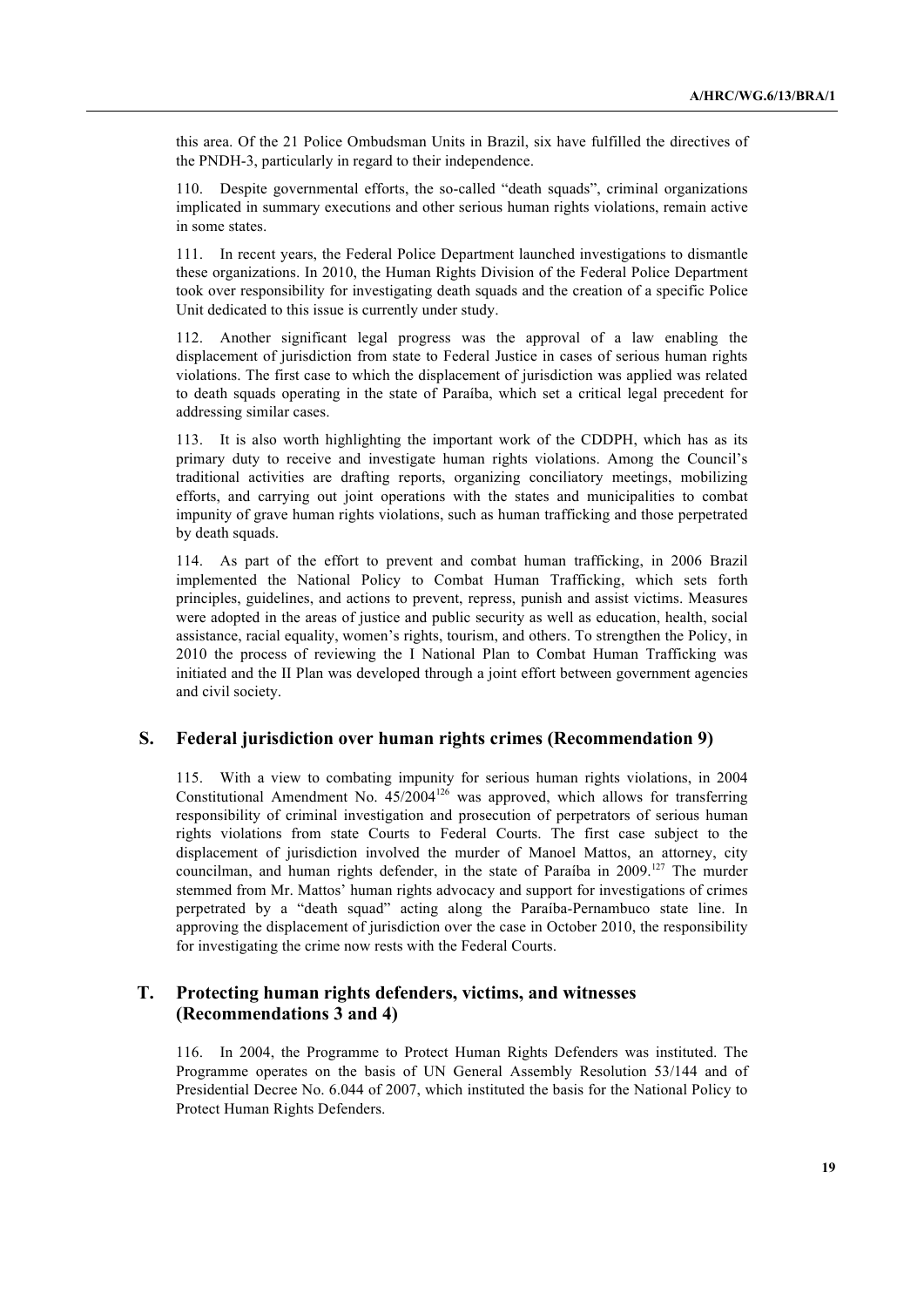117. In order to strengthen and regulate the Programme as a State policy initiative, in 2009 the Federal Government submitted Bill No. 4575 to the National Congress. The proposal awaits a final vote by the Chamber of Deputies.

118. Across Brazil, human rights defenders may access the Programme, if necessary. At the federal level, the Programme is organized around a General Coordination attached to the SDH/PR and at the state level around State Coordination Units. The Programme is currently in place in five states<sup>128</sup> and it is expected to be implemented in three others<sup>129</sup> shortly. Since its launch, the Programme provided assistance in 464 cases, resulting in protection measures for 257 individuals. Today, 211 individuals receive protection through the Programme. In states not yet part of the Programme, human rights defenders may seek assistance from the General Coordination.

119. Since 1999130 Brazil has sponsored the Programme to Protect Threatened Victims and Witnesses (PROVITA), which provides protection to witnesses subject to coercion or serious threat by virtue of their cooperation in a criminal investigation or proceeding. The Programme operates in 17 states, in addition to the Federal Programme, through which nearly 700 individuals currently receive protection, including victims, witnesses, and family members. To date, PROVITA has assisted more than 10,000 people.

120. To ensure attention for the most vulnerable people, in 2003 the Programme to Protect Children and Adolescents Threatened with Death (PPCAAM) was established to guarantee the right to life and the physical integrity of these groups, with particular emphasis on delivering comprehensive protection and family interaction. Until September 2011, a total of 3,731 people, specifically 1,501 children and adolescents and 2,230 family members, had received protection. In 2009, the Programme to Reduce Deadly Violence against Adolescents and Youth was implemented to promote strategies to protect the lives of this population, in particular through violence prevention measures. Further, in 2011 the Adolescent Homicide Index was established. The Index revealed that in 2009 homicides represented 46% of the cause of death of individuals aged 12-18 years; and that male teenagers are 12 times more likely than female teenagers of being murdered, while Afrodescendant teenagers are three times more likely than white teenagers.<sup>131</sup>

### **U. Right of access to public information (Recommendation 10)**

121. In October 2011, the Law on Access to Public Information was enacted establishing as a rule the public access to information produced and held by the State, prohibiting also the non-disclosure of official documents for indefinite timeframes. The Law restricts the possibility of non-disclosure only to very specific cases and establishes a 50-year limit on the confidentiality and non-disclosure of State held documents. The Law also prohibits assigning classified status to documents relating to human rights violations.<sup>132</sup> Similarly, a system to provide citizens with guidance on their right to access to information will be developed. The system will provide clarifications on procedures governing public documents and protocols for accessing information. Through these measures, Brazil has made important strides toward consolidating its democratic system on the basis of full transparency and broad access to information.

122. The Transparency Portal of the Federal Government is a tool that aims at ensuring the fine and proper use of public resources. The goal is to increase the transparency of public management allowing the citizen to follow how the public income is being used and to support monitoring.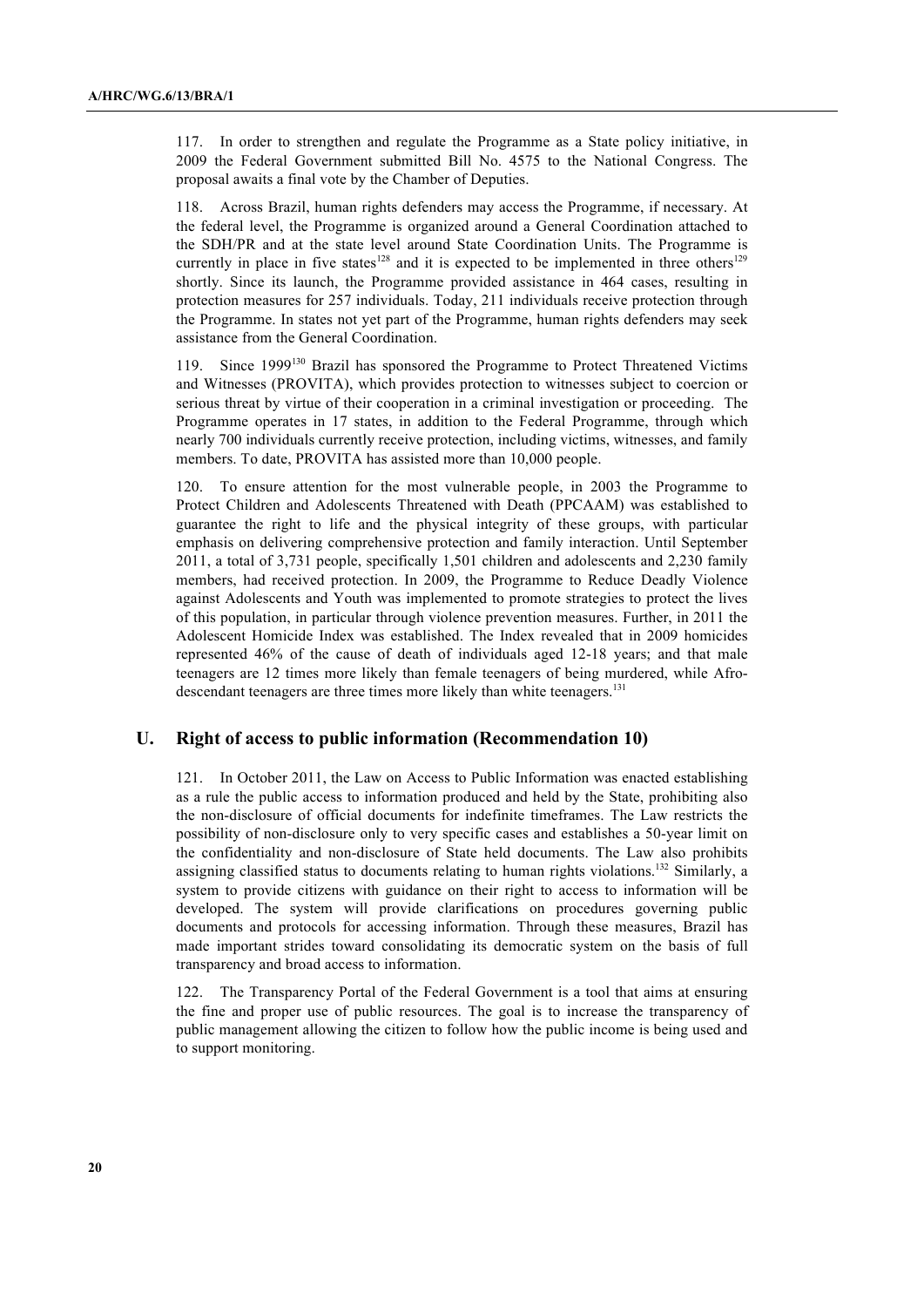# **V. Truth Commission and the promotion of transitional justice**

123. Considering that recapturing the past is crucial to overcoming historical violence and impunity and to construct a national identity more conscientious, responsible, and just, one of Brazil's most notable achievements was the creation of the Truth Commission in November 2011.<sup>133</sup>

124. The Commission will investigate serious human rights violations and will contribute to preventing the recurrence of these practices within the context of Brazil's public institutions. The Commission will play a lead role in starting a process of transitional justice in the country.

125. As part of this process, in an effort to realize the right to memory and truth, in 2001 Brazil implemented a programme to compensate the victims of human rights violations during the military regime, which is coordinated by the Amnesty Commission of the Ministry of Justice. Until 2010, it is estimated that the State had pledged approximately R\$ 2.6 billion to reparation payments, making Brazil's programme one of the biggest in the world. In addition to promoting financial reparations, since 2008 Brazil adopted a series of symbolic, social and cultural measures to promote non-financial reparation through the Amnesty Caravan,<sup>134</sup> Marks of Memory,<sup>135</sup> and Amnesty Memorial<sup>136</sup> projects.

# **IV. Conclusion**

126. Brazil has made enormous efforts to promote sustainable development with social inclusion and fulfilment of human rights, based on the belief that this strategy provides the path to a more equal, just and peaceful society. Among the many tasks still ahead, particular priority must be given to initiatives aimed at the most vulnerable people, especially through the implementation of cross-cutting and integrated actions in the public service, private sector, and civil society. It is with this long-term development perspective that Brazil has been organizing itself to receive the Rio+20 Conference, the 2014 FIFA World Cup, and the 2016 Summer Olympic Games.

127. In a global scenario marked by crisis and change, the same principles that have guided the government's actions on the domestic front have inspired its efforts on the international sphere. The human rights perspective, which has been historically used to translate social demands into policies and actions that promote and fulfil the fundamental rights of all people, is equally relevant beyond the nation's borders. For, ultimately in a multi-polar world, human rights emerge as a fundamental pillar in the pursuit of lasting peace.

*Notes*

<sup>2</sup> The following recommendations were submitted to Brazil as part of the UPR First Cycle: 1. Continue and intensify its efforts to reduce poverty and social inequality (Belgium); 2. Continue its commitment to resolving the issue of abuse of power and excessive use of force (Ghana); 3. While continuing its positive initiatives, invest more rigour in evaluating the outcomes of planned activities in many of these areas: prisons conditions, criminal justice system, juvenile justice system, violence and extrajudicial killings committed by state military police, torture, protection of human rights defenders, violence against women, indigenous communities, rural violence and land conflict, child and slave labour, impunity for those involved with human trafficking and corruption (United Kingdom); 4. Intensify efforts for the security of human rights defenders and reinforce cooperation

<sup>1</sup> BRAZIL. Brazilian National Report to the Universal Periodic Review Mechanism of the United Nations Human Rights Council. A/HRC/WG.6/1/BRA/1. Geneva, 2008.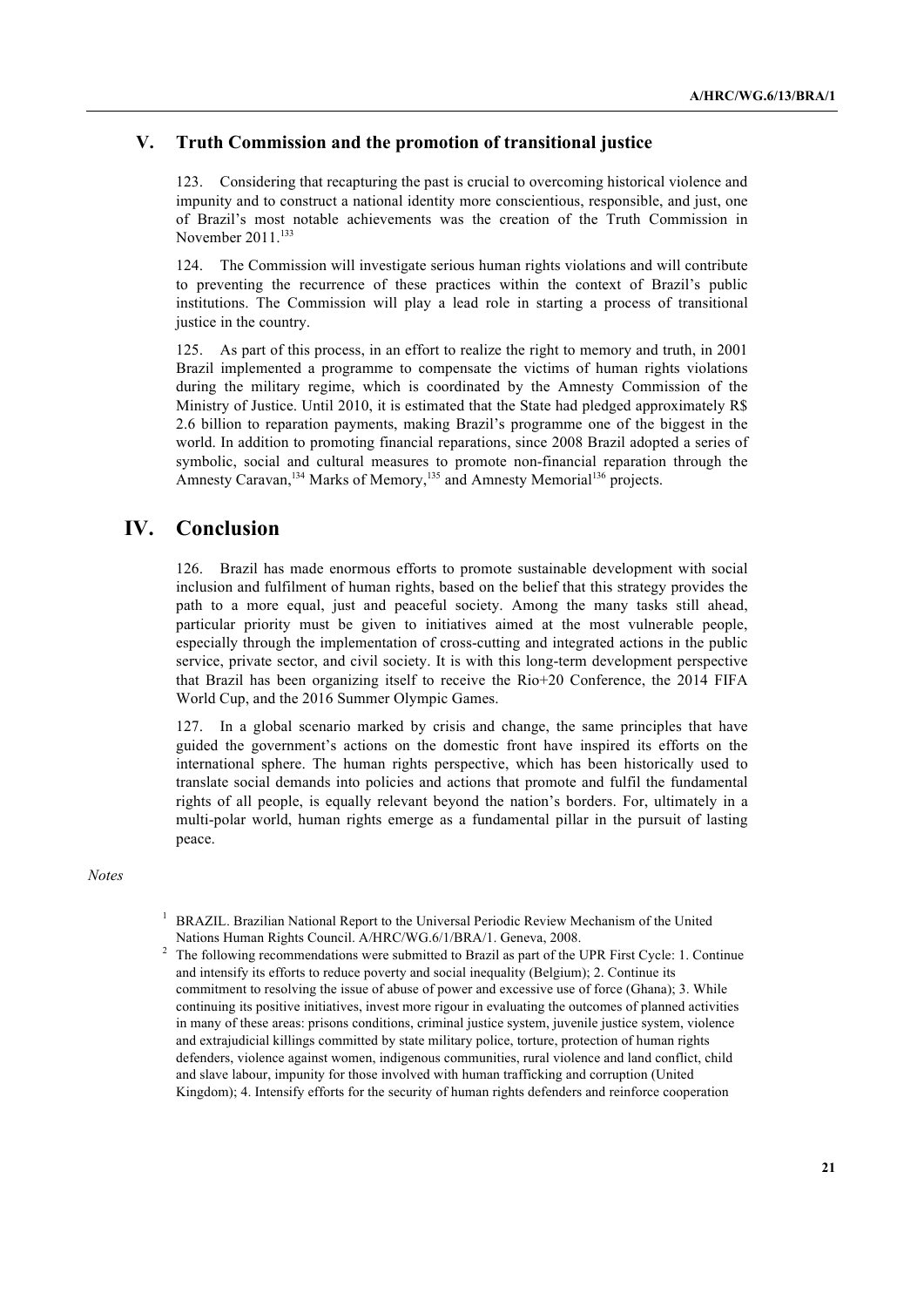with all stakeholders, in particular, the states and the military police (Belgium); 5. Give a more thorough consideration to the issues of human rights violations of indigenous people, lack of public security and poor detention conditions (Republic of Korea); 6. Take action to improve prison conditions and implement recommendations made by the Committee against Torture and by the Human Rights Committee (Germany); 7. Make greater efforts regarding prisons systems in a number of states of the federation in order to be transformed into rehabilitation centres (Uruguay); 8. Enhance access to justice as well as improve the judicial system (Mexico); 9. Implement at the earliest possible moment the initiative to bring serious human rights abuses under Federal Law if it is not done yet (The Netherlands); 10. Do its utmost to ensure that Congress adopt the law on access of citizens to public information (Peru); 11. Continue its commitment to the programme of land reform (Ghana); 12. Succeed with greater pace in land reform in the cast away areas by pursuing public policies targeted at improving the life of African descendants and minorities (Nigeria); 13. While paying special tribute to the pioneering role of Brazil in developing bio fuels based on non-edible agricultural products, scale up this experience and preserve the right to food (Algeria); 14. Encourage the establishment of a national institution compliant with the Paris Principles (Mexico); 15. Integrate gender perspectives in the follow-up process to the UPR review (Slovenia): http://www.direitoshumanos.gov.br/cooperacao-internacional/revisao-periodica-universal. United Nations. Working Group on the Universal Periodic Review – Brazil. UN Doc. A/HRC/WG.6/1/BRA/4 of 15 April 2008.

- <sup>3</sup> In the UPR First Cycle, Brazil voluntarily undertook to develop new human rights monitoring tools, including a National System of Human Rights Indicators and the elaboration of annual reports on the situation of human rights in Brazil.
- United Nations Human Rights Council, "Decision 17/119 of 17 June 2011," UN Doc. A/HRC/DEC/17/119.
- <sup>5</sup> The following agencies submitted contributions to the Secretariat for Human Rights of the Presidency of the Republic: Office of the Attorney-General of Brazil; National Justice Council; Office of the Comptroller General of Brazil; Ministry of Agriculture, Livestock, and Food Supply; Ministry of Cities; Ministry of Culture; Ministry of Agrarian Development; Ministry of Social Development and Hunger Alleviation; Ministry of Education; Ministry of Sport; Ministry of Justice; Ministry of the Environment; Ministry of Mines and Energy; Ministry of Social Welfare; Ministry of Health; Ministry of Labour and Employment; Secretariat of Strategic Affairs of the Presidency of the Republic; Secretariat for Women's Policies of the Presidency of the Republic; National Indigenous Foundation; National Institute for Colonization and Agrarian Reform.
- <sup>6</sup> National Councils are standing institutional thematic forums in which representatives of social movements, civil society organizations and government agencies discuss priorities for the formulation and oversight of public policies.
- <sup>7</sup> Acre, Amapá, Amazonas, Bahia, Ceará, Espírito Santo, Mato Grosso, Mato Grosso do Sul, Minas Gerais, Paraná, Pernambuco, Piauí, Rio de Janeiro, Rio Grande do Sul, Santa Catarina, Sergipe, São Paulo, and Tocantins.
- <sup>8</sup> The following Councils received official communications from the Secretariat for Human Rights of the Presidency of the Republic about the UPR and corresponding consultation process: National Council to Combat LGBT Discrimination; Council for the Defence of the Rights of the Human Person; National Council on the Rights of Persons with Disabilities; National Council on the Rights of Children and Adolescents; National Council on the Rights of Senior Citizens; National Commission for the Eradication of Slave Labour; Board of Trustees of the Guaranteed Employee Severance Fund (FGTS); National Council on Economic Solidarity; National Immigration Council; Deliberative Council of the Workers' Assistance Fund (FAT); National Commission for the Eradication of Child Labour; National Social Assistance Council; National Commission for the Sustainable Development of Traditional Peoples and Communities; National Civil Defence Council; Council on Public Transparency and Combating Corruption; Council of Cities; National Council on Criminal and Penitentiary Policy; National Public Security Council; National Council on Narcotics Policy; National Commission for Indigenous Policies; National Environmental Council; National Council on Water Resources; Economic and Social Development Council; National Food and Nutritional Security Council; National Youth Council; National Social Security Council; National Council on Cultural Policy; National Council on the Promotion of Racial Equality; National Health Council; National Tourism Council; National Sports Council; National Council on Women's Rights;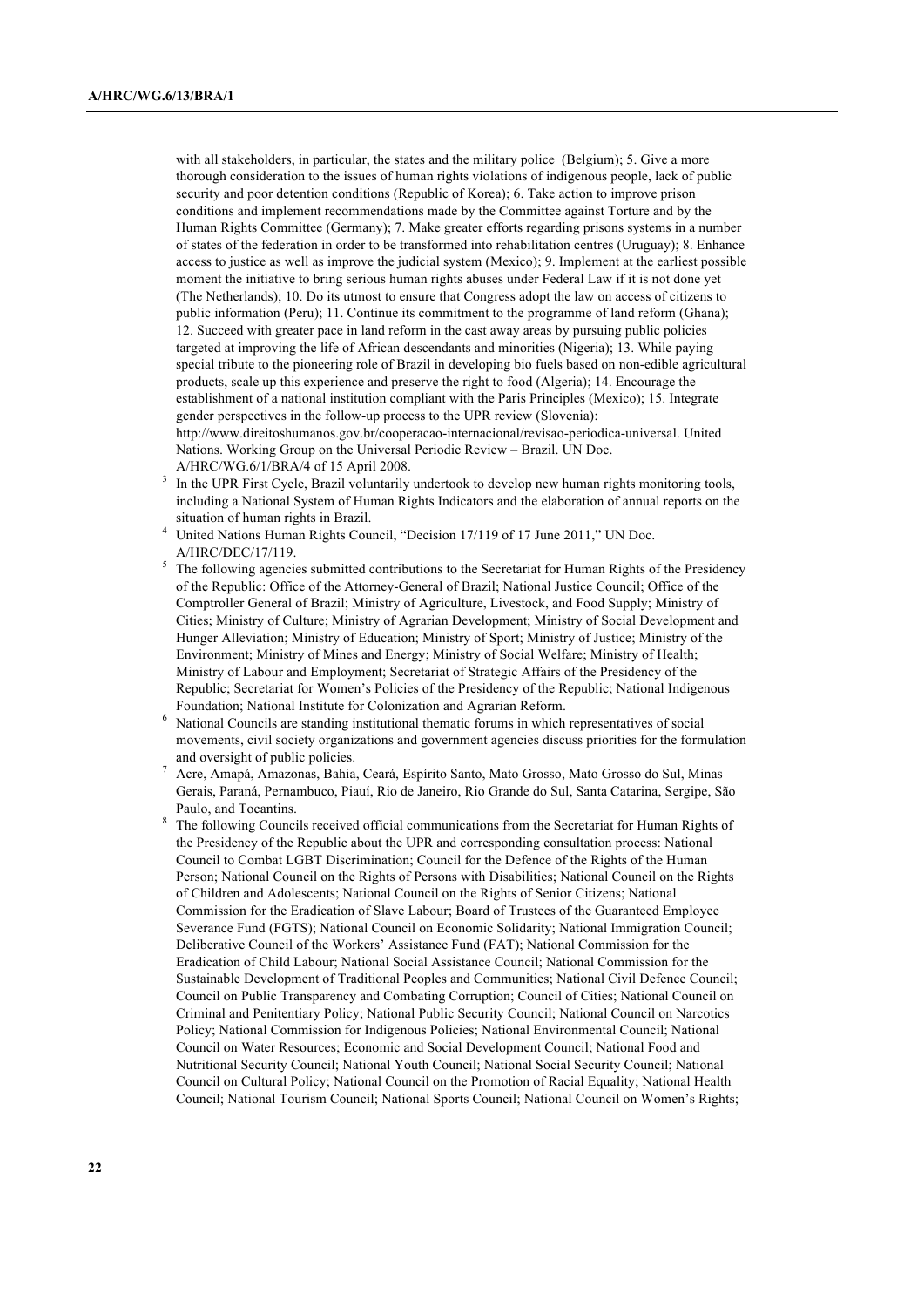National Education Council; National Council on Aquaculture and Fisheries; National Science and Technology Council; National Sustainable Rural Development Council; Special Commission on Political Deaths and Disappeared; National Committee on Preventing and Combating Torture; National Human Rights Education Committee.

- <sup>9</sup> Paragraph 3 of Constitutional Amendment No. 45 of 2004 mandates that "the international human rights treaties and conventions approved in each chamber of the National Congress in two votes with a three-quarters majority of the respective members shall be deemed the equivalent of Constitutional Amendments." The measure confers on Human Rights treaties the status of constitutional provision. Currently, human rights treaties are treated as supra-legal provisions.
- <sup>10</sup> Address by President Dilma Rousseff in the UN General Assembly, 21 September 2011.
- <sup>11</sup> NERI, Marcelo Cortes (coord.). *Os Emergentes dos Emergentes: Reflexões Globais e Ações Locais para a Nova Classe Média Brasileira.* (*The Emergent of the Emergent: Global Reflections and Local Actions for the New Brazilian Middle Class*) Rio de Janeiro: FGV/CPS, 2011**.** http://www.ipea.gov.br/portal/images/stories/PDFs/100408\_relatorioodm.pdf
- <sup>12</sup> On this issue, see: IBGE. *Síntese de indicadores sociais: Uma análise das condições de vida da população brasileira 2010 (Summary of Social Indicators: A review of the living conditions of the Brazilian population 2010)*. (Rio de Janeiro: IBGE, 2010).
- <sup>13</sup> IBGE, *SIS 2010*.
- <sup>14</sup> IPEA. *Mudanças na ordem global: desafios para o desenvolvimento brasileiro* (*Changes in the global order: challenges for Brazilian development)* (Brasília: IPEA, 2011), p. 02.
- <sup>15</sup> UN. Vienna Declaration and Programme of Action, (United Nations, Vienna, 1993), par. 71. <sup>16</sup> The PNDH-3 revises and goes beyond its predecessors (PNDH-I, 1996, and PNDH-II, 2002). It is composed of the 36 guidelines and 702 resolutions approved at the 11<sup>th</sup> National Conference on Human Rights held in December 2008 and preceded by State Conferences throughout the country. The Programme also includes the obligations provided for in the international treaties ratified by Brazil, the recommendations of international human rights organizations, and the recommendations of more than 50 national conferences held between 2003 and 2008 on various human rights related issues, including education, health, youth, women's rights, racial equality, LGBT, persons with disabilities, senior citizens, and others. Secretariat for Human Rights of the Presidency of the Republic (SDH/PR). *Programa Nacional de Direitos Humanos – PNDH-3 (National Human Rights Programme),* (Brasília: SEDH/PR, 2010), 18–19.
- <sup>17</sup> The PNDH-3 is based on axes developed for guiding public policy aimed at the realization of human rights in the broadest sense. The cross-cutting axes address i) Democratic Interaction between the State and Civil Society; ii) Development and Human Rights; iii) Universalized Rights in a Context of Inequality; iv) Public Security, Access to Justice, and Combating Violence; v) Human Rights Education and Culture; and, vi) Right to Memory and the Truth. In addition to these axes, the Programme is subdivided into 25 guidelines, 82 strategic objectives, and 519 programmatic actions, with corresponding identification of the executing agencies and partners. SEDH/PR. *PNDH-3,* 3–10.
- <sup>18</sup> The Committee is composed of 21 ministries with permanent seats (Secretariat for Human Rights of the Presidency of the Republic, which will coordinate the body; Secretariat for Women's Policies of the Presidency of the Republic; Secretariat for Racial Equality Promotion Policies of the Presidency of the Republic; General Secretariat of the Office of the President of the Republic; Ministry of Culture; Ministry of Education; Ministry of Justice; Ministry of Fisheries and Aquaculture; Ministry of Social Welfare; Ministry of Health; Ministry of Cities; Ministry of Communications; Ministry of External Relations; Ministry of Agrarian Development; Ministry of Social Development and Hunger Alleviation; Ministry of Sport; Ministry of the Environment; Ministry of Labour and Employment; Ministry of Tourism; Ministry of Science and Technology; and Ministry of Mines and Energy) and 12 associated ministries.
- <sup>19</sup> See Axis I, Guideline 1, Strategic Objective I, programmatic action a. SEDH/PR. *PNDH-3,* 28.
- <sup>20</sup> See Axis I, Guideline 1, Strategic Objective I, programmatic action a. SEDH/PR. *PNDH-3,* 34.
- <sup>21</sup> The Committee for Social Statistics is composed of the Brazilian Institute of Geography and Statistics (IBGE), the Institute of Applied Economic Research (IPEA), the Ministries of Health and Education, and the SDH/PR, among other bodies.
- <sup>22</sup> IBGE. "Comitê de Estatísticas Sociais" ("Social Statistics Committee"), accessed 4 November 2011. www.ibge.gov.br/projetos/comite\_estatisticas\_sociais/
- <sup>23</sup> IBGE. *Pesquisa de Informações Básicas Municipais (Study on Basic Municipal Information), (*Rio de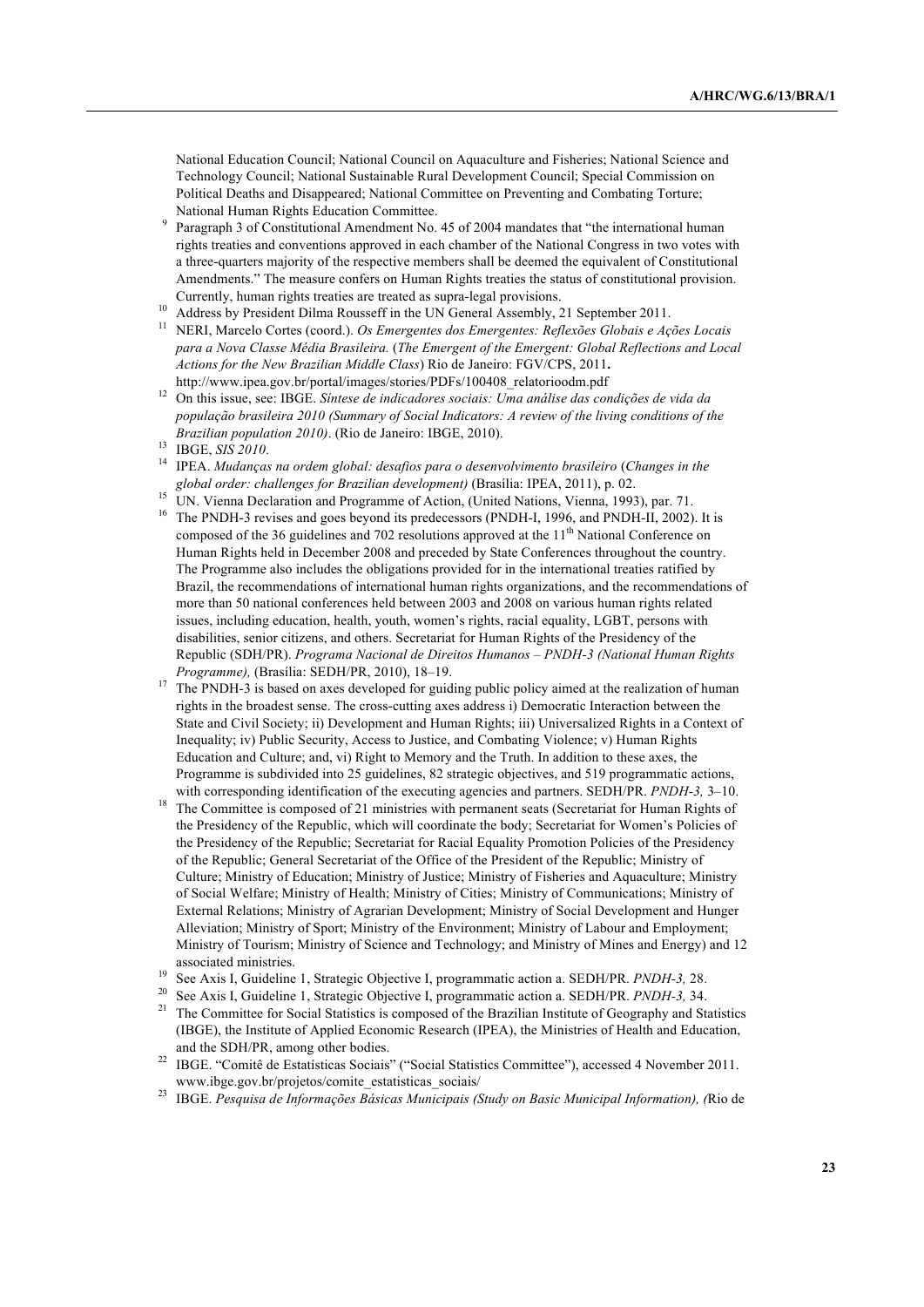Janeiro: IBGE, 2009).

- <sup>24</sup> DATASUS is the Department of Computer Systems of the Unified Health System (SUS) tasked with providing information on the SUS capable of contributing to objective analyses on the status of health in Brazil, evidence-based decision making, and the development of health action programmes.
- <sup>25</sup> The Family Grant Registry is the database system for the Brazilian Family Grant (*Bolsa Família*) Programme, which aims at reaching individuals in extreme poverty.
- <sup>26</sup> Pesquisa Nacional de Percepção dos Direitos Humanos (National Human Rights Perception Survey) performed by the Secretariat for Human Rights of the Presidency of the Republic – SDH/PR.
- <sup>27</sup> Pesquisa Nacional sobre População Adulta em Situação de Rua (National Adult Homeless Population Survey) conducted by the Ministry of Social Development and Hunger Alleviation – MDS.
- <sup>28</sup> Pesquisa Nacional de Saúde do Escolar (National School Health Survey) performed by the Brazilian Institute of Geography and Statistics – IBGE.
- <sup>29</sup> Sistema de Indicadores de Percepção Social (Social Perception Indicators Database) developed by the Institute of Applied Economic Research – IPEA. Issues addressed: Exclusion and Services; Culture; Labour Rights and Vocational Training; Education; Gender Equality; Justice; Urban Mobility; Health; Public Security; Work and Income.
- <sup>30</sup> United Nations Children's Fund (UNICEF) and Observatório de Favelas, in partnership with the Violence Analysis Laboratory of the State University of Rio de Janeiro (LAV-Uerj), within the framework of the Programme to Reduce Deadly Violence against Adolescents and Young Adults (PRVL).
- See the programmatic actions under Guideline 3, Strategic objective II, on monitoring of international commitments undertaken by the Brazilian State in the field of Human Rights. SEDH/PR. *PNDH-3*, 36.
- $32$  It involves a partnership launched in 2010 with the Ministry of Education.
- <sup>33</sup> Extreme poverty corresponds to a monthly household income of up to R\$ 70.00. The profile of Extreme Poverty in Brazil is based on preliminary data of the 2010 Census. May 2011. http://www.brasilsemmiseria.gov.br/wp-content/themes/bsm2nd/perfil\_extrema\_pobreza.pdf
- <sup>34</sup> Brazil without Poverty Plan. Demographic Census 2010 (IBGE) Permanent and occupied private residences http://www.brasilsemmiseria.gov.br/wp-
- content/themes/bsm2nd/caderno\_brasil\_sem\_miseria.pdf
- <sup>35</sup> See Decree No. 7492 of 2 June 2011. For further information on the Plan, go to: www.brasilsemmiseria.gov.br
- In the fields of education, health, social assistance, basic sanitation, and electric power.
- <sup>37</sup> This is the case, for example, with the Family Grant Programme, a direct conditional income transfer programme aimed at benefiting families in poverty and extreme poverty. The income transfers promote immediate relief from poverty, while the programme conditions reinforce the access to basic social services in education, health, and social assistance. In addition, there are complementary programmes, including incentive to the development of productive capacities capable of contributing to the development of families in a manner that allows recipients to overcome their vulnerability.
- <sup>38</sup> ASCOM/MDS. "Parceria para localizar população extremamente pobre," (Partnership to locate extremely poor population) accessed 5 November 2011. http://www.brasilsemmiseria.gov.br/noticia/governo-federal-conta-com-parceria-da-sociedadeestados-e-municipios-para-localizar-populacao-extremamente-pobre/
- <sup>39</sup> The variable benefit is paid to families which are composed of children and adolescents up to 15 years of age, pregnant women and nursing mothers.
- <sup>40</sup> The Organic Law on Social Assistance (LOAS Law No. 8742/1993), updated through Law No. 12435/11, which entered into effect 6 July 2011.
- <sup>41</sup> MDS. "SUAS" accessed 11 October 2011, http://www.mds.gov.br/assistenciasocial/suas
- <sup>42</sup> Brazil ratified the Convention on the Rights of Persons with Disabilities in August 2008 (enacted in Brazil through Decree No. 6949/2009 and approved by the National Congress through Legislative Decree No. 186/2008). It marked the first human rights treaty ratified as a constitutional amendment, in accordance with article 5, paragraph 3, of the Brazilian Constitution. The Continuous Social Benefit (BPC) is assured under the 1988 Federal Constitution and regulated by Law No. 8742 of 7 December 1993, Organic Law on Social Assistance – LOAS, and Law No. 10741 of 1 October 2003, through which the Statute on Senior Citizens was instituted. The BPC consists of the payment of a minimum monthly salary to senior citizens 65 years of age and above and to persons with disabilities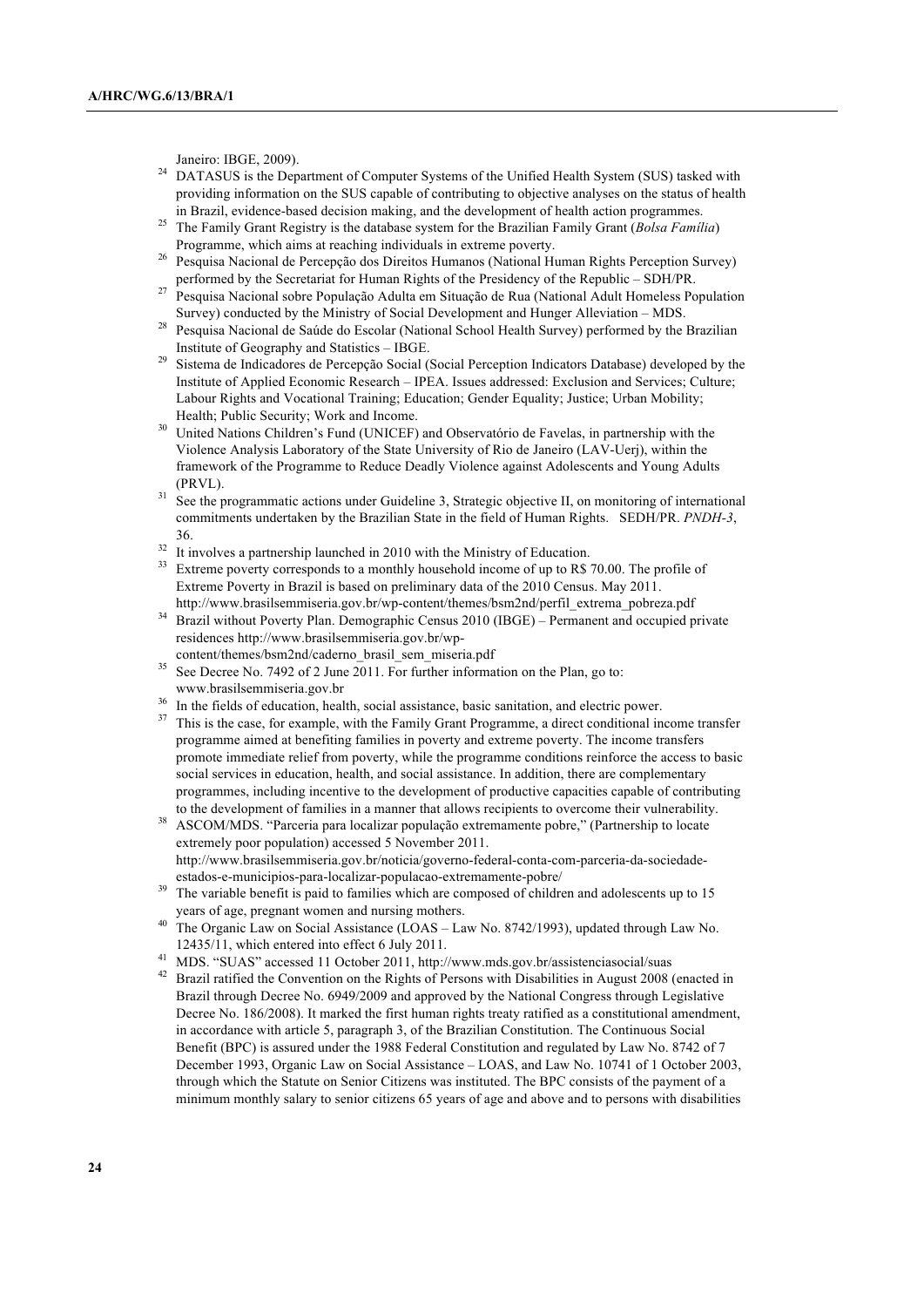of any age whose disability does not allow them to lead and independent life and to work. In both cases, the benefit is granted if the gross per capita household income is less than ¼ the monthly minimum salary. In effect since 1 January 1996, the BPC served 3.6 million recipients in 2010, specifically 1.9 million persons with disabilities and 1.7 million senior citizens, representing an investment of R\$ 22.8 billion.

<sup>43</sup> SEDH/PR. *PNDH-3,* 63 e 64.

<sup>44</sup> The Stork Network is a strategy developed by the Ministry of Health and operated through the Unified Health System founded on the principles of humanization and assistance, through which women, newborns, and children are ensured the right to: access, care, and enhanced quality of prenatal assistance; transportation for purposes of prenatal care and child delivery; affiliation to a single child delivery reference centre; safe delivery and childbirth through good health care practices; the presence of a companion during labour and child birth, as freely chosen by the pregnant woman; health care for children 0 to 24 months of age with quality and appropriate problem-solving capacity; access to reproductive planning.

- <sup>45</sup> Law No. 12.470, 31 August 2011.
- $^{46}$  Lesbian, gay, bisexual, transvestite and transsexual people.
- MOPG Directive n° 233, 18 May, 2010 (Ministry of Planning, Budget and Management).
- <sup>48</sup> Precedent Ruling No. 12, dated May 4, 2010, National Agency of Health.
- <sup>49</sup> Federal Supreme Court. Judgment in the Direct Action of Unconstitutionality No. 4277. Rapporteur: Minister Carlos Ayres Britto. Judgment on May 5, 2011.
- <sup>50</sup> Undertaken in partnership with the Female Rural Worker Documentation Programme.
- <sup>51</sup> The Inter-Sector Committee on the Homeless Population is composed of the representatives of nine ministries and nine civil society stakeholders. The Committee was established in March 2010, for the purpose of formulating and coordinating public policies for this population segment.
- <sup>52</sup> On 15 November 1960, Brazil ratified the 1951 Convention Relating to the Status of Refugees; on 7 April 1972, the country ratified the 1967 Protocol. The national law on refugees was adopted in 1997 (Law No. 9474/97). The State ratified the 1954 Convention relating to the Status of Stateless Persons on 30 April 1996 and ratified the 1961 Convention on the Reduction of Statelessness on 25 October 2007.
- <sup>53</sup> These pledges reflect the position of the Brazilian government at the Ministerial Meeting of the UNHCR held in Geneva, December 7-8 2011. The voluntary commitments were submitted during the official remarks of the head of the Brazilian delegation, Dr. Luiz Paulo Ferreira Teles Barreto, Executive Secretary of the Ministry of Justice and President of the National Committee for Refugees.
- <sup>54</sup> During the official visit of the United Nations High Commissioner for Refugees, Mr. António Guterres, to Brazil in August 2011, Dr. Luiz Paulo Barreto submitted a draft Bill for review by the UNHCR on the implementation of the 1954 Convention Relating to the Status of Stateless Persons and the establishment of internal procedures for determining stateless status.
- <sup>55</sup> Report of the Special Rapporteur on the right to food, Olivier De Schutter. MISSION TO BRAZIL (12-18 October 2009) p. 4.
- <sup>56</sup> In 2010, Proposed Constitutional Amendment No. 47/2003 amended article 6 of the Brazilian Federal Constitution through incorporation of the following revised text: "Education, health, food, work, housing, leisure, security, social security, protection of motherhood and childhood, and assistance to the destitute are social rights, as set forth by this Constitution."
- <sup>57</sup> Ministry of Health. "Saúde Brasil 2009". http://portal.saude.gov.br/portal/arquivos/pdf/SAUDE\_BRASIL\_2009\_COLETIVA.pdf
- $\frac{58}{100}$  Ministry of Health. "Saúde Brasil 2009." accessed 4 November 2011. http://portal.saude.gov.br/portal/arquivos/pdf/SAUDE\_BRASIL\_2009\_COLETIVA.pdf
- <sup>59</sup> Brasil. Zoneamento agroecológico da cana-de-açucar: Expandir a produção, preservar a vida, garantir o futuro (Sugarcane Agro-Ecological Zoning: Expanding production, preserving life, and winning the future). Organizers Celso Vainer Manzatto et al. Rio de Janeiro: Embrapa Solos, 2009. p. 7. http://www.cnps.embrapa.br/zoneamento\_cana\_de\_acucar/ZonCana.pdf
- <sup>60</sup> Ministry of Labour, *Relatórios de Fiscalização para Erradicação do Trabalho Escravo 2003-2010 (Inspection Reports on the Eradication of Slave Labour 2003-2010)*, updated September 2011.
- <sup>61</sup> Family Grant is the Brazilian conditional cash transfer Programme.
- $62$  In the first phase of the Brazil without Poverty Programme, 136 technicians will receive training to assist 10,000 families in 47 municipalities of the Citizen Territories (Territórios da Cidadania) in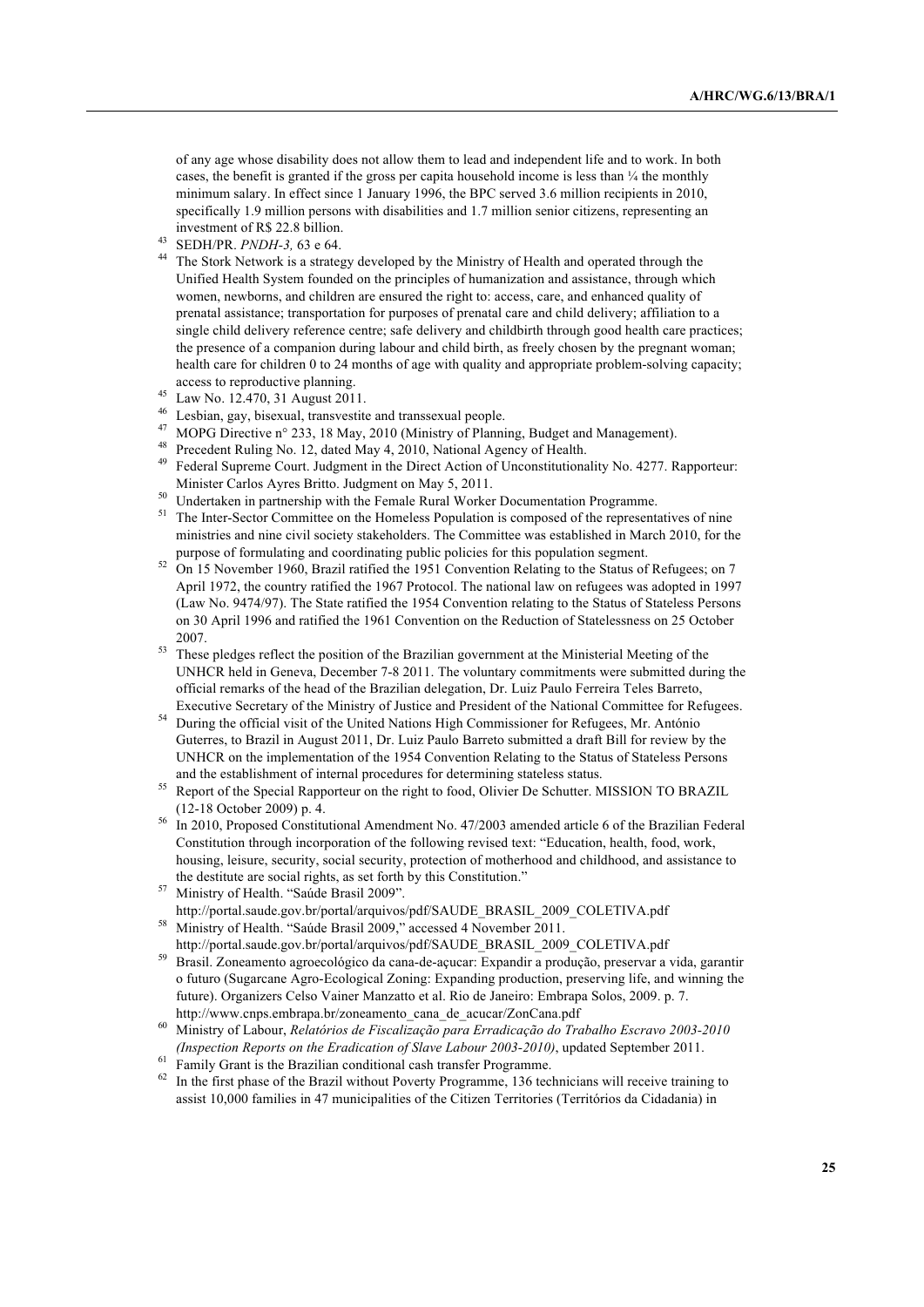Serra Geral, Minas Gerais, Velho Chico, Bahia, and Irecê, Bahia. ASCOM/MDA. "MDA e Direitos Humanos firmam acordo contra o trabalho escravo."

http://www.brasilsemmiseria.gov.br/noticia/mda-e-direitos-humanos-firmam-acordo-contra-otrabalho-escravo/ Accessed 20 October 2011.

- <sup>63</sup> Ministry of Labour, *Relatórios de Fiscalização para Erradicação do Trabalho Escravo 2003-2010 (Inspection Reports on the Eradication of Slave Labour 2003-2010)*, updated September 2011.
- IBGE. http://www.ibge.gov.br Accessed 5 November 2011.
- <sup>65</sup> Agência Brasil. "Lista "suja' do trabalho escravo inclui 251 empregadores registrados, diz ministério."

http://oglobo.globo.com/economia/mat/2011/07/29/lista-suja-do-trabalho-escravo-inclui-251 empregadores-no-pais-diz-ministerio-925005929.asp Accessed 20 October 2011.

- <sup>66</sup> The Child Labour Rate is the proportion of children between the ages of 5 and 15 years in situations of work.
- <sup>67</sup> IBGE. *Pesquisa Nacional por Amostra de Domicílio: síntese de Indicadores (National Household Sample Survey: Summary of Indicators)*, (Rio de Janeiro: PNAD, 2009), p. 69.
- <sup>68</sup> From 2005 through 2009, the number of cases fell from 2,934,000 to 2,060,000. IBGE. *PNAD*, 69.
- <sup>69</sup> The PETI consists in the transfer of income to families with children and adolescents through 16 years of age in situations of work, for the purpose of ending underage work. Families participating in the PETI undertake to fulfill commitments defined as conditionalities in three distinct areas: i) education: for children ages 6-15 years, enrollment and a minimum attendance of 85% of monthly classroom hours; ii) health: for pregnant women and nursing women, as applicable, prenatal visits and participation in educational activities on maternal breastfeeding and general child nutrition and health care and, for children under the age of 7 years, completion of the vaccination schedule and tracking of growth and development; iii) social assistance: for children and adolescents up to 15 years of age at risk of or removed from child labour, a minimum attendance of 85% at social-educational sessions. Within the framework of the Ministry of Social Development, the PETI is part of the Unified Social Assistance System (SUAS). Families are monitored by the Basic Social Protection system in their reference unit – the Specialized Social Assistance Reference Centre (CREAS). With regard to income transfers, the benefits are transferred from the federal government directly to families through the Family Grant Programme or the PETI, by means of the banking system.
- <sup>70</sup> IBGE. *SIS 2010,* 155.
- IBGE.
	- http://www.ibge.gov.br/home/estatistica/populacao/trabalhoerendimento/pnad2009/default.shtm
- <sup>72</sup> INCRA also incorporated 48.3 million hectares of land in the Agrarian Reform Programme. MDA. INCRA. *Prestação de Contas Ordinárias Anual – Relatório de Gestão do Exercício de 2010 (Ordinary Annual Accountability Statement – Management Report for Fiscal Year 2010)*. Brasília, March 2011.
- <sup>73</sup> MDA/INCRA. *Prestação de Contas Ordinárias Anual Relatório de Gestão do Exercício de 2010 (Ordinary Annual Accountability Statement – Management Report for Fiscal Year 2010)*, (Brasília: INCRA, 2011), 29.
- <sup>74</sup> MDA. http://www.mda.gov.br/portal/noticias/item?item\_id=8393275 Accessed 28 October 2011.
- <sup>75</sup> MDA. http://www.mda.gov.br/portal/noticias/item?item\_id=8393275 Accessed 28 October 2011.
- <sup>76</sup> The PAA was implemented through article 19 of Law No. 10696 of 2 July 2003, regulated by Decree No. 6447 of 7 May 2008, and updated by Provisional Measure No. 535 of 2011.
- <sup>77</sup> Traditional Peoples and Communities (PCT) are classified, in accordance with Decree No. 6040 of 7 February 2007, as culturally distinct groups that recognize themselves as such and have their own forms of social organization, occupy and use territories and natural resources as a condition for their cultural, social, religious, ancestral, and economic reproduction, utilize knowledge, innovation, and practices generated and transmitted by tradition. These groups include: extractivist, *quilombo*, settled landless rural worker (defined pursuant to MDA Directive No. 111 of 20 February 2003), indigenous, river, Pomeranian, *caboclo*, *terreiro*, and artisanal fishing communities, as well as families displaced and affected by dam projects.
- <sup>78</sup> MDA http://www.mda.gov.br/portal/noticias/item?item\_id=8094079, accessed 11 October 2011.
- <sup>79</sup> Resolution No. 44 of 17 August 2011 http://www4.planalto.gov.br/consea/noticias/imagens-1/resolucao-44
- 1988 Brazilian Federal Constitution, article 231, paragraph 2.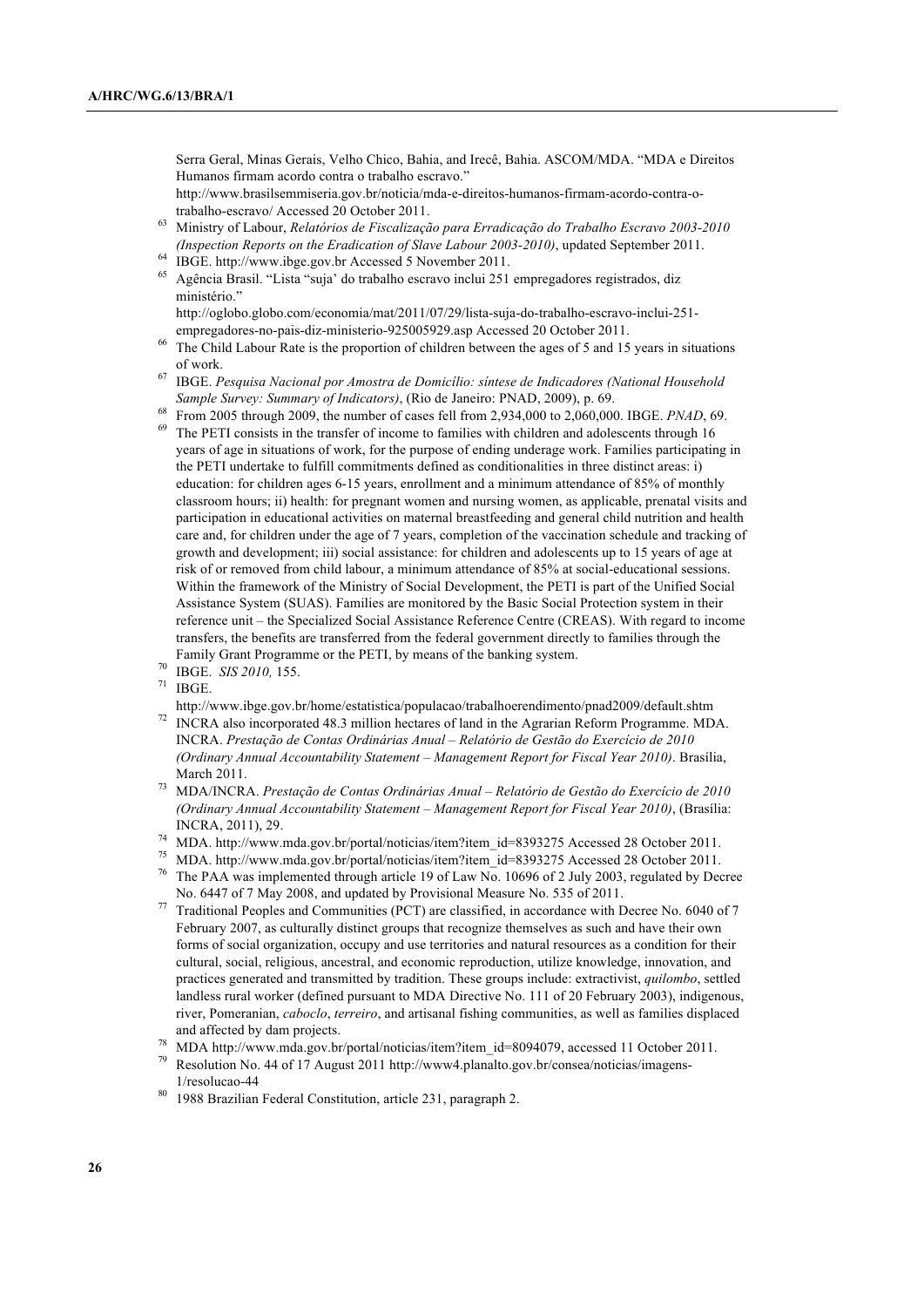- <sup>81</sup> Ministry of Justice. *Ações MJ 2007-2009 (MJ Actions 2007-2009)*, (Brasília: MJ, 2009), 45.<br><sup>82</sup> Deta france de "Distantina and Despretism of Indiana proposales Despressors", Plana Planian
- <sup>82</sup> Data from the "Protection and Promotion of Indigenous Peoples Programme", Plano Plurianual 2008- 2011 (the Multi-Annual Plan 2008-2011), published by the Ministry of Planning at http://www.planejamento.gov.br/secretarias/upload/Arquivos/s pi/PPA/2010/100920\_PPA\_2010\_AnexoI.pdf, accessed 12 September 2011.
- <sup>83</sup> For example, ten regional seminars were held throughout Brazil with indigenous communities in 2008 to present and discuss the content of Bill No. 2057/91, governing the development of a new Statute on Indigenous Peoples. Following the seminars, indigenous peoples' contributions were systematized and on 5 August 2009 the CNPI's proposed text was sent to the president of the National Congress, where it is awaiting approval.
- <sup>84</sup> Data from the "Protection and Promotion of Indigenous Peoples Programme", Plano Plurianual 2008-2011 (the Multi-Annual Plan 2008-2011), published by the Ministry of Planning at http://www.planejamento.gov.br/secretarias/upload/Arquivos/s
- pi/PPA/2010/100920\_PPA\_2010\_AnexoI.pdf, accessed 12 September 2011.
- 85 Indigenous lands with non-indigenous trespassers or occupiers.
- <sup>86</sup> A number of contentious issues have been resolved, such as demarcation of the Tupiniquim Guarani territory in the state of Espírito Santo and continuous demarcation of the "Raposa Serra do Sol" Indigenous Land in the state of Roraima. On the latter question, on 20 March 2009 the Federal Supreme Court recognized the rights of an estimated 19,000 indigenous individuals from the Ingarikó, Makuxi, Taurepang, Wapixana, and Patamona ethnicity to their lands and the removal of all non-indigenous inhabitants from the region. Implementation of the Court's decision has not yet been completed.
- <sup>87</sup> PNDH-3. Strategic Objective III: Guaranteed access to land and housing for low income populations and vulnerable social groups. SEDH/PR. *PNDH-3,* 71.
- <sup>88</sup> See Guideline 4, Objective I, action i, of the PNDH-3. SEDH/PR, *PNDH-3*, 46.
- The ILO Convention 169 was ratified by Brazil in 2002.
- Approval of Law No. 12288 of 20 July 2010, governing the Statute on Racial Equality, fulfils the first programmatic actions of Guiding Axis III, Guideline 9, Strategic Objective I, of the PNDH-3, which calls for: support, before the Legislature, for the approval of the Statute on Racial Equality, with a view to meeting Strategic Objective I: Equality and protection of the rights of Afro-descendant populations historically subject to discrimination and other forms of intolerance. SEDH/PR. *PNDH-3,*  105.
- <sup>91</sup> Article 4 of Law No. 12288 of 20 July 2010.
- <sup>92</sup> The *quilombo* communities were established by Afro-descendants who resisted slavery by seeking refuge in inland areas of the country, generally isolated and remote regions. The majority of these communities remained cut off from public services and regular contact with the rest of society and their current socioeconomic condition reflects this exclusion.
- <sup>93</sup> The National Congress is currently considering Bill No. 44/2007, which would suspend Decree No. 4887 of 20 November 2003, governing the procedures for identifying, recognizing, delimiting, demarcating, and titling lands occupied by *quilombo* communities. In addition, a decision is pending from the Federal Supreme Court on a Declaratory Action of Unconstitutionality (ADIN) of the same Decree No. 4887/2003.
- <sup>94</sup> SEPPIR. "Brazil *Quilombo* Programme", http://www.seppir.gov.br/acoes/pbq. The data in the report were updated based on SEPPIR's 2010 data.
- <sup>95</sup> The *Quilombo* Women's Project was implemented by the Ministry of Agrarian Development in partnership with United Nations Entity for Gender Equality and the Empowerment of Women (UN Women) and the Department for International Development of the United Kingdom (DFID). MDA. "Mulheres Quilombolas," ("*Quilombo*

Women"),http://sistemas.mda.gov.br/aegre/index.php?sccid=588.

- <sup>96</sup> The National Agrarian Ombudsman which coordinates the Peace in the Countryside Programme is subordinated to the Ministry of Agrarian Development.
- <sup>97</sup> These include the judicial branch, the Public Prosecutor's Office, the Federal Police Department, the Military Police, the Civil Police, the Courts, the Internal Affairs Offices, and the Secretariats of Public Security.
- <sup>98</sup> Created on 31 December 2004 and established on 14 June 2005, the National Justice Council (CNJ) is a judicial branch body acting throughout the whole national territory in ensuring that judicial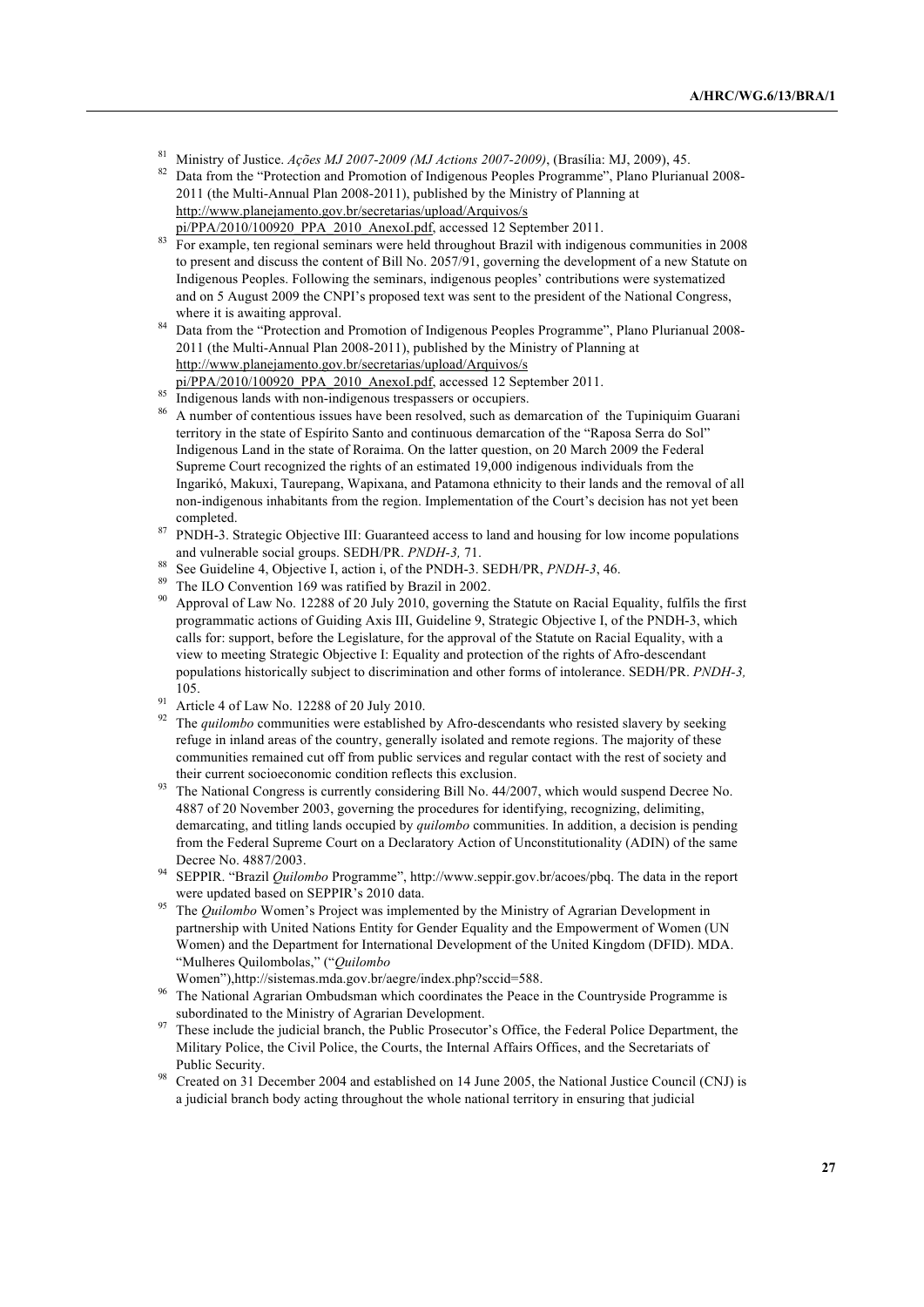protection is provided with morality, efficiency, and for the benefit of all of society. CNJ. "Sobre o CNJ," ("On CNJ") accessed 2 November 2011, http://www.cnj.jus.br.

- <sup>99</sup> National Justice Council. "Fórum de Assuntos Fundiários" (Forum on Land Affairs). http://www.cnj.jus.br/programas-de-a-a-z/forum-de-assuntos-fundiarios.
- <sup>100</sup> Planalto. Address by the President of the Republic, Dilma Rousseff, at the closing ceremony of the Margaridas March , accessed 2 November 2011, http://www2.planalto.gov.br/imprensa/discursos/discurso-da-presidenta-da-republica-dilma-rousseffdurante-solenidade-de-encerramento-da-marcha-das-margaridas-2011-brasilia-df-31min17s
- <sup>101</sup> Committee on the Elimination of Discrimination Against Women. "General comment 19 on violence against women," adopted at the 11th session, 1992.
- $102$  24% of all cases involve armed threats to the freedom of movement, while 13% involve marital rape or abuse. Perseu Abramo Foundation and SESC. Brazilian Women and Gender in Public and Private Spaces. 2010. pg. 235.
- <sup>103</sup> SPM. *National Pact to Combat Violence against Women*. (SPM: Brasília, 2010), 74.
- <sup>104</sup> Information available at http://www.pc.ro.gov.br/portal/observatorio/index.php?option=com\_content&view=article&id=9&Ite mid=17. Accessed 21 october 2011.
- <sup>105</sup> Technical Standard of the Special Police Stations for Women's Assistance. p. 59.
- <sup>106</sup> Brazil. Special Secretariat for Women's Policies. Balanço da Central de Atendimento à Mulher 2006 a 2009 (Overview of the Women's Assistance Hotline – 2006 to 2009). Brasília, 2010.
- $107$  Law No. 11340 established domestic violence as a type of human rights violation and incorporated into the domestic law the Inter-American Convention on Preventing, Punishing, and Eliminating Violence against Women (Belém do Pará Convention), ratified by the Brazilian State in 1995, and the Convention on the Elimination of All Forms of Discrimination against Women (CEDAW), ratified by the Brazilian State in 1984.
- <sup>108</sup> These mechanisms include: Domestic and Family Violence Units in Courts of Justice; Specialized Women's Defence Centres in Public Defender's Offices; among others.
- <sup>109</sup> Ministry of Justice, "*Efetivação Lei Maria da Penha," accessed 23 November 2011, www.mj.gov.br/reforma*
- <sup>110</sup> Federal Supreme Court Decision. Declaratory Action of Constitutionality No. 19 and Direct Action of Unconstitutionality No. 4424. Rapporteur: Marco Aurelio Min. Judgment on February 9, 2012.
- <sup>111</sup> Among other measures, the Constitutional Amendment No. 45 embodied the constitutional reforms of the judicial branch, implementing profound changes to various constitutional provisions, most notably in respect of the judiciary and the Public Prosecutor's Office, with a view to ensuring more effective legal protections for Brazilian citizens.
- <sup>112</sup> Law No. 12313 of 19 August 2010, which amended Law No. 7210 of 11 July 1984 Law of Criminal Execution.
- <sup>113</sup> Ministry of Justice, "Assistência ao Preso," www.mj.gov.br/reforma.
- <sup>114</sup> INFOPEN. Indicadores automáticos. Brasília, June 2011. Accessed 11 January 2012. <sup>115</sup> INFOPEN. Indicadores automáticos. Brasília, June 2011. Accessed 11 January 2012.
- http://portal.mj.gov.br/data/Pages/MJD574E9CEITEMIDC37B2AE94C6840068B1624D28407509C PTBRNN.htm
- <sup>116</sup> The number of young men and women aged 18-29 years currently incarcerated in the penitentiary system is 249,122. A total of 267,681 prison inmates are Afro-Brazilians and mulatto, while 161,584 are white. The number of prisoners who have not completed their primary education is 212,266, against 1,947 who concluded a higher education programme. Automatic Indicators. Brasília, June 2011.

http://portal.mj.gov.br/data/Pages/MJD574E9CEITEMIDC37B2AE94C6840068B1624D28407509C PTBRNN.htm

- <sup>117</sup> Indicadores automáticos. Brasília, June 2011. Accessed 11 January 2012. http://portal.mj.gov.br/data/Pages/MJD574E9CEITEMIDC37B2AE94C6840068B1624D28407509C PTBRNN.htm
- <sup>118</sup> Indicadores automáticos. Brasília, June 2011. Accessed 11 January 2012. http://portal.mj.gov.br/data/Pages/MJD574E9CEITEMIDC37B2AE94C6840068B1624D28407509C PTBRNN.htm
- <sup>119</sup> Updated data of the Collective Mobilization for Prison Reviews, CNJ, 1 November 2011.